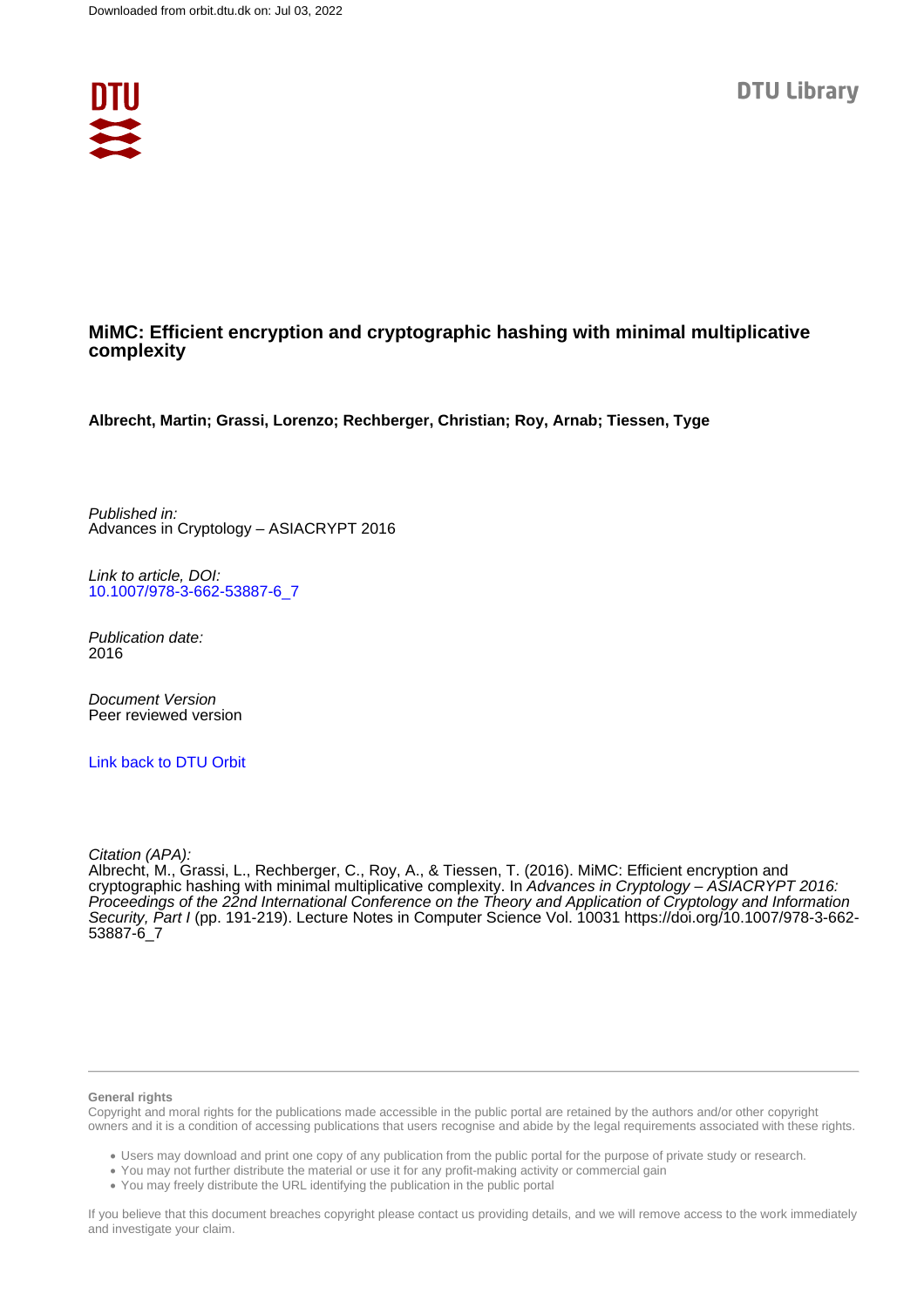# MiMC: Efficient Encryption and Cryptographic Hashing with Minimal Multiplicative Complexity

Martin Albrecht<sup>1</sup>, Lorenzo Grassi<sup>3</sup>, Christian Rechberger<sup>2,3</sup>, Arnab Roy<sup>2</sup>, and Tyge Tiessen<sup>2</sup>

> <sup>1</sup> Royal Holloway, University of London, UK martinralbrecht@googlemail.com <sup>2</sup> DTU Compute, Technical University of Denmark, Denmark {crec,tyti}@dtu.dk 3 IAIK, Graz University of Technology, Austria christian.rechberger@iaik.tugraz.at

Abstract. We explore cryptographic primitives with low multiplicative complexity. This is motivated by recent progress in practical applications of secure multi-party computation (MPC), fully homomorphic encryption (FHE), and zero-knowledge proofs (ZK) where primitives from symmetric cryptography are needed and where linear computations are, compared to non-linear operations, essentially "free". Starting with the cipher design strategy "LowMC" from Eurocrypt 2015, a number of bitoriented proposals have been put forward, focusing on applications where the multiplicative depth of the circuit describing the cipher is the most important optimization goal.

Surprisingly, albeit many MPC/FHE/ZK-protocols natively support operations in  $GF(p)$  for large p, very few primitives, even considering all of symmetric cryptography, natively work in such fields. To that end, our proposal for both block ciphers and cryptographic hash functions is to reconsider and simplify the round function of the Knudsen-Nyberg cipher from 1995. The mapping  $F(x) := x^3$  is used as the main component there and is also the main component of our family of proposals called "MiMC". We study various attack vectors for this construction and give a new attack vector that outperforms others in relevant settings.

Due to its very low number of multiplications, the design lends itself well to a large class of new applications, especially when the depth does not matter but the total number of multiplications in the circuit dominates all aspects of the implementation. With a number of rounds which we deem secure based on our security analysis, we report on significant performance improvements in a representative use-case involving SNARKs.

Keywords: distributed cryptography, cryptanalysis, block ciphers, hash functions, zero knowledge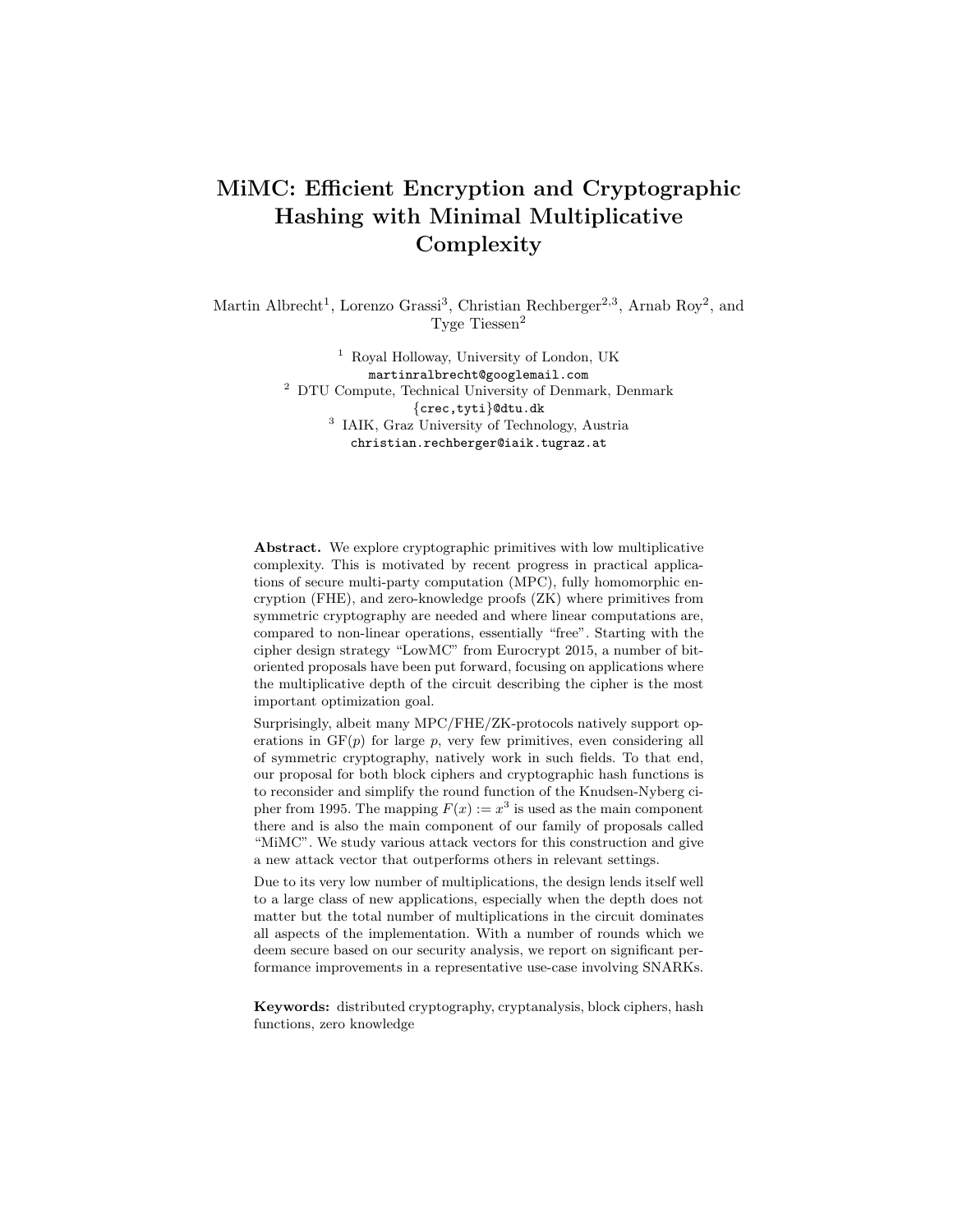## 1 Introduction

Modern cryptography developed many techniques that go well beyond solving traditional confidentiality and authenticity problems in two-party communication. Secure multi-party computation (MPC), zero-knowledge proofs (ZK), and fully homomorphic encryption (FHE) are some of the most striking examples. In various applications of these three technologies, part of the circuit or function that is being evaluated is in turn a cryptographic primitive such as a PRF, a symmetric encryption scheme, or a collision resistant function.

In this work, we focus on a large class of such applications where the total number of field multiplications in the underlying cryptographic primitive poses the largest performance bottleneck. Examples include MPC protocols based on Yao's garbled circuit and all ZK-proof system that we are aware of, including recent developments around SNARKs [BSCG<sup>+</sup>13] which found practical applications, e.g., in Zerocash  $[BCG^+14]$ . This motivates the following question addressed in this work: How does a construction for a secure block cipher or a secure cryptographic hash functions look like that minimizes the number of field multiplications?

Earlier work on specialized designs for such applications, like LowMC  $[ARS^+15]$ , Kreyvium  $[CCF^+16]$ , or the very recent FLIP  $[MJSC16]$  all consider the case of Boolean multiplications and mostly focus on the depth of the resulting circuit.

Surprisingly, albeit many MPC/FHE/ZK-protocols natively support operations in  $GF(p)$  for large p, very few candidates, even considering all of symmetric cryptography, exist which natively work in such fields. Our focus in this paper is hence on *multiplications in the larger fields*  $GF(2<sup>m</sup>)$  and  $GF(p)$  which is motivated as follows: As many protocols support multiplications in larger fields natively, encoding of a description in  $GF(2)$  is cumbersome and inefficient. Whilst is is possible to do bit operations over  $\mathbb{F}_p$  using standard tricks (which turn XOR into a non-linear operation), such a conversion is expensive. Consider AES as an example: it allows for an efficient description in a variety of field sizes. This is also the reason why the bit-cased LowMC which lower number of AND gates can often barely, if at all, outperform AES in actual implementations of the GMW MPC protocols), despite being much better than AES in terms of GF(2) metrics. This is also partly due to the very high number of XORs computed in LowMC resulting them to be no longer negligible.

Contributions and related work. The design we propose is extremely simple: A function  $F(x) := x^3$  is iterated with subkey additions. This is described in detail in Section 2. In fact, our design is a simplified variant of a design by Nyberg and Knudsen [KN95] from the 1990s, which was aimed to demonstrate ways to achieve provable security against the then emerging differential and linear attacks, using a small number of rounds (smaller than, say, DES). However, not much later, [JK97] showed very efficient, even practical interpolation attacks on such proposals. Indeed, our proposal resembles  $PURE$ , a design introduced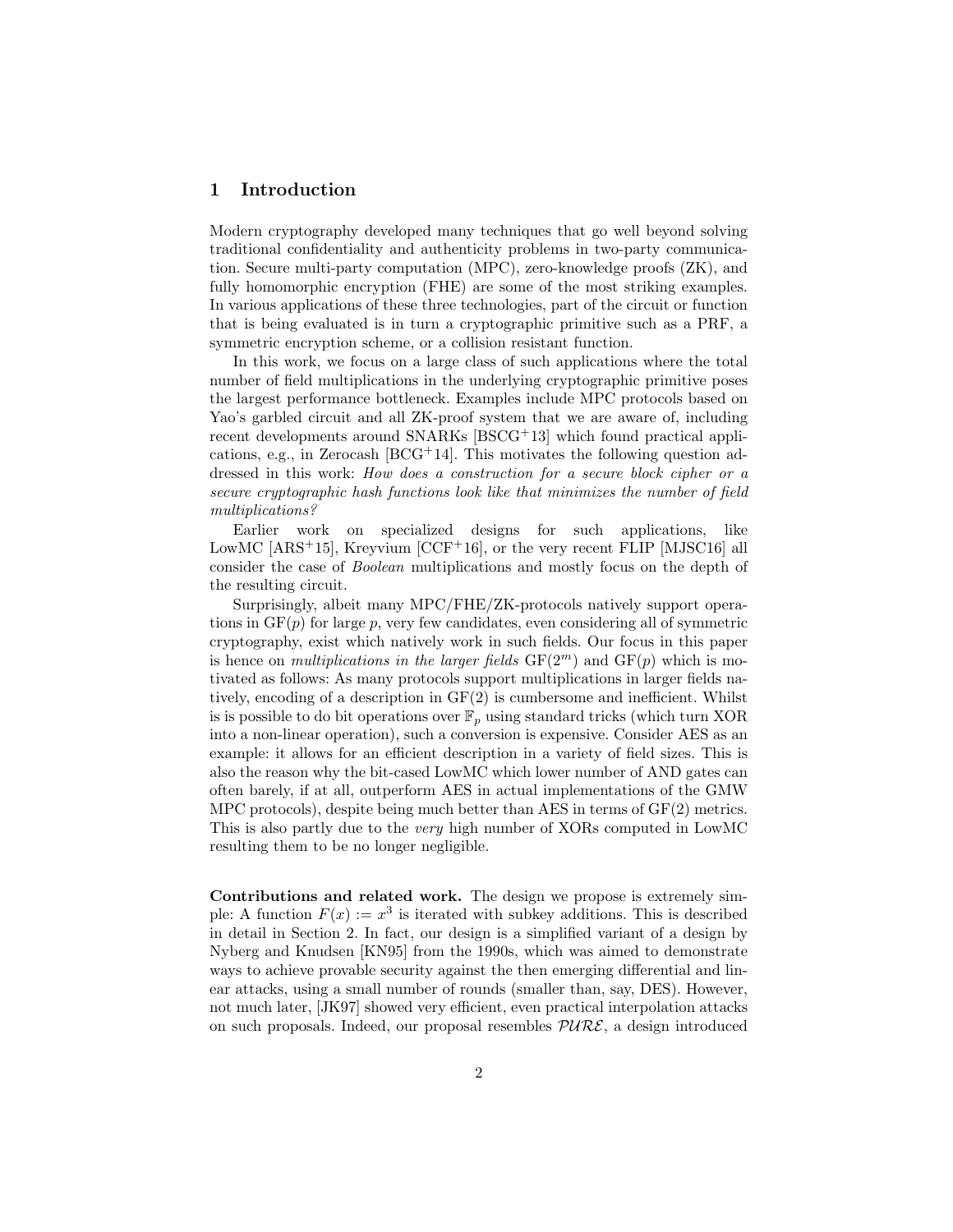in [JK97] in order to present their attack. We pick up this work from almost 20 years ago and study in earnest if a much higher number of rounds can make this design secure in Section 4. It turns out, perhaps surprisingly, that the required much higher number of rounds (in the order of 100s instead of 10 or less) is very competitive when it comes to the new application areas of symmetric cryptography that motivate this work.

We propose several variants of our design called MiMC: variants for  $GF(p)$ and  $GF(2<sup>n</sup>)$  as well as variants that use the cube mapping directly or in a Feistel structure. MiMC can be used for encryption as well as for collision-resistant cryptographic hashing. See Section 2 for the basic variant in  $GF(2<sup>n</sup>)$  and Section 5 for a discussion on the other variants. MiMC is distinguished from any of the many constructions that have been proposed in this field recently to the extent that it contradicts popular belief: A recent standard textbook [KR11, Sect. 8.4] explicitly considers such constructions as "not serious, for various reasons".

Metrics. Given the wide variety of applications and protocols, no simple metric will be able to reliably predict application level performance. Issues of conversion between various field types (as the conversion between  $GF(2)$  and  $GF(p)$  mentioned above, which can be quite costly) add to the complication. Nevertheless, in order to give at least some hint towards expected performance, we will use the minimal number of AND to compute an output (minANDs) and the average number of ANDs needed per input bit (ANDs/bit) on various bit-based designs. Likewise, for designs operating in  $GF(p)$ , the minimal number of multiplications to compute an output (minMULs) and the average number of multiplications needed per input bit (MULs/bit) will be used. A detailed comparison with various constructions in  $GF(p)$  and  $GF(2)$  can be found in Section 3. Later on in the benchmarking part in Section 6.1, we will also come across the case of an extremely imbalanced LowMC-variant where this simple metric clearly fails to predict actual performance.

**Implementation Results.** The hashing mode for  $GF(p)$  may prove to be particularly useful as it is the first of its kind, despite various applications in verifiable computing  $[CFH+15]$  and applications of SNARKS like Zerocash  $[BCG+14]$ requiring such a function. Due to a lack of an alternative, authors implemented and optimized SHA-256, which leads to a bottleneck in efficiency. We demonstrate that MiMC compares very favorably in such an application. Based on our experiments and implementations, we report a factor 5 improvement in Section 6.1. We briefly mention more direct implementations in Section 6.2 and discuss the suitability of the design for cheap protection against higher-order side-channel attacks in Section 6.3.

In follow-up to this work  $[GRR+16]$ , it was found that MiMC is also a very competitive candidate as an MPC-friendly PRF. Compared to AES, benchmark results showed that MiMC has a more than 10 times higher throughput in the online phase, and still about six times faster in the offline/precomputation phase in the LAN setting. Even the latency, which one could expect to be relatively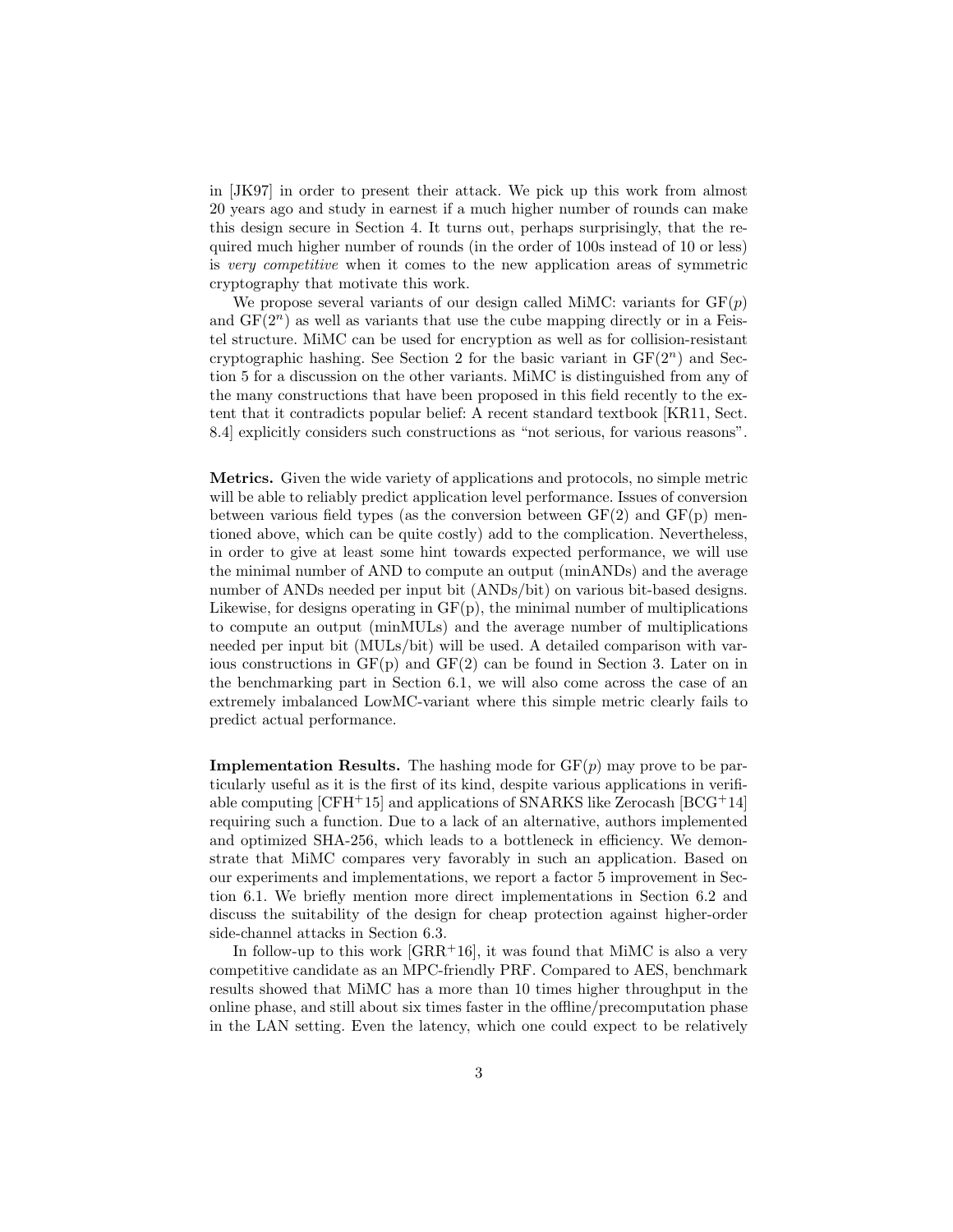high for MiMC due to its serial nature and the relatively high number of rounds, is better than the latency of AES. Note that for the AES case, this does not include conversion losses due to the application not using the AES field  $GF(2<sup>8</sup>)$ , and hence the difference in real-world application settings will likely be larger.

# 2 The MiMC primitives

In the following, we describe a block cipher, a permutation, and a permutationbased cryptographic hash function with a low number of multiplications in a finite field  $\mathbb{F}_q$  (alternatively  $GF(q)$ ) where q is either a prime p or a power of 2.

#### 2.1 The block cipher

In order to achieve an efficient implementation over a field  $\mathbb{F}_q$  (with q either prime or a power of 2), i.e., to minimize computationally expensive multiplications in the field, our design operates entirely over  $\mathbb{F}_q$ , thereby avoiding S-boxes completely. More precisely, we use a permutation polynomial over  $\mathbb{F}_q$  as round function. In the following, we restrict ourselves to  $\mathbb{F}_{2^n}$  and we denote by MiMC $b/\kappa$  a keyed permutation with block size b and key size  $\kappa$ . The concept however equally applies to  $\mathbb{F}_p$ , which we will discuss briefly in Section 5.

**MIMC-n/n.** Our block cipher is constructed by iterating a round function r times where each round consists of a key addition with the key  $k$ , the addition of a round constant  $c_i \in \mathbb{F}_{2^n}$ , and the application of a non-linear function defined as  $F(x) := x^3$  for  $x \in \mathbb{F}_{2^n}$ . For a discussion of this particular choice of polynomial and alternatives, we refer to Section 5.3. The ciphertext is finally produced by adding the key  $k$  again to the output of the last round. Hence, the round function is described as  $F_i(x) = F(x \oplus k \oplus c_i)$  where  $c_0 = c_r = 0$  and the encryption process is defined as

$$
E_k(x) = (F_{r-1} \circ F_{r-2} \circ \dots F_0)(x) \oplus k.
$$

We choose *n* to be odd and the number of rounds as  $r = \left\lceil \frac{n}{\log_2 3} \right\rceil$ ]. The  $r-1$ round constants are chosen as random elements from  $\mathbb{F}_{2^n}$ .



Fig. 1: r rounds of MiMC- $n/n$ 

Note that the random constants  $c_i$  do not need to be generated for every evaluation of MiMC. Instead the constants are fixed once and can be hard-coded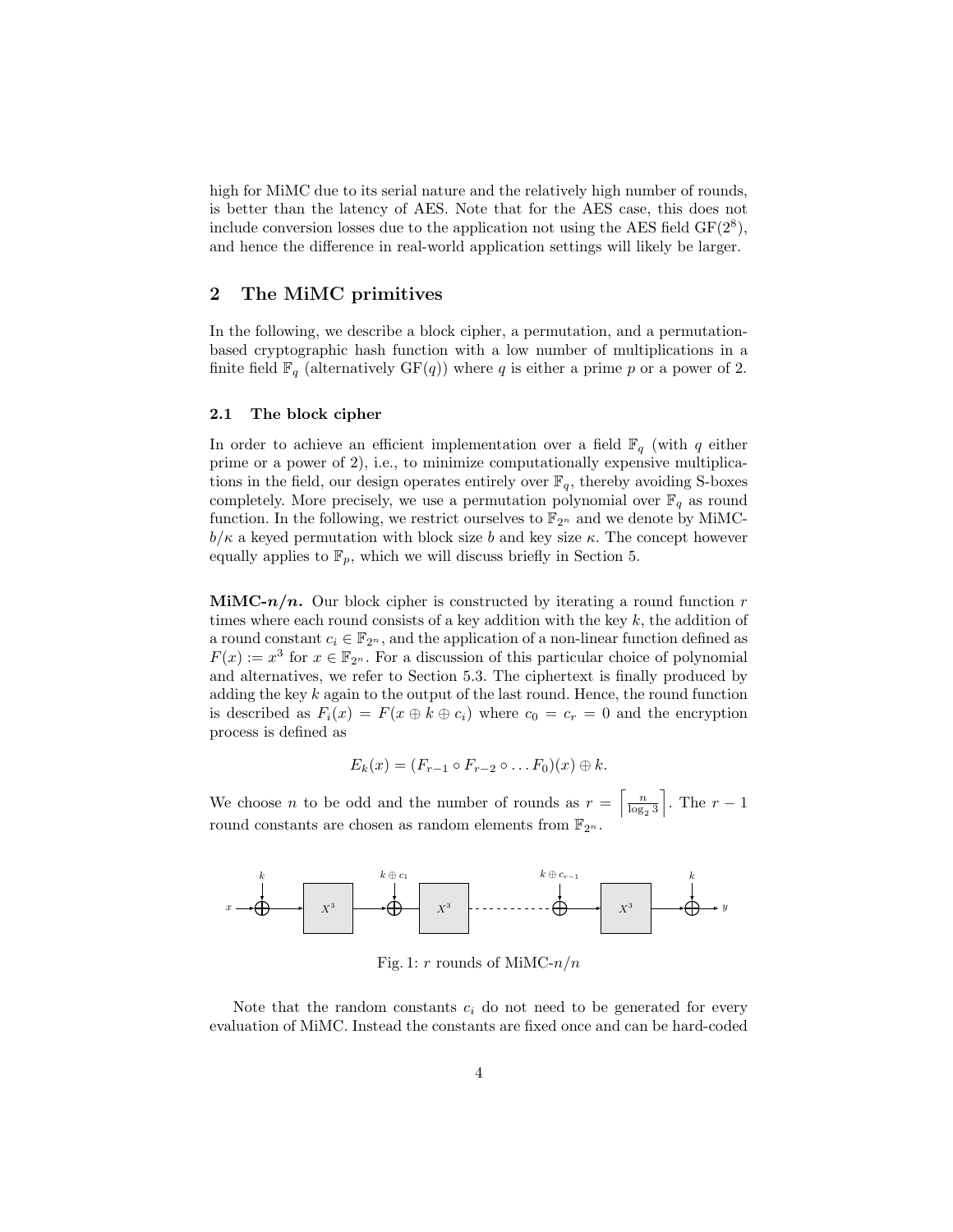into the implementation on either side. No extra communication is thus needed, just as with round constants in LowMC, AES, or in fact any other cipher.

Decryption for MiMC- $n/n$  can be realized analogously to encryption by reversing the order of the round constants and using  $F^{-1}(x) := x^s$  with  $s = (2^{n+1} - 1)/3$  instead of  $F(x) := x^3$  (the complete derivation of s is given in Sect. 4, Lemma 1). Hence, encryption and decryption need to be implemented separately. Furthermore, decryption is much more expensive than encryption. Using modes where the inverse is not needed is thus advisable. We note that for our targeted applications, such as PRFs or cryptographic hash functions, computing the inverse is usually not required. We therefore provide benchmark results only for the encryption function. The fact that the inverse has a more complex algebraic description also has a beneficial effect on security as it limits cryptanalytic approaches that try to combine the encryption and decryption direction, such as inside-out approaches.

MiMC- $2n/n$  (Feistel). By using the same non-linear permutation in a Feistel network, we can process larger blocks at the cost of increasing the number of rounds by a factor of two. The round function of  $\text{MiMC-}2n/n$  is defined as following

$$
x_L \| x_R \longleftarrow x_R \oplus (x_L \oplus k \oplus c_i)^3 \| x_L.
$$

The round constants  $c_i$  are again random elements of  $\mathbb{F}_{2^n}$  except for the first and last round constants which are equal to 0. In the last round, the swap operation is not applied. The number of rounds for the Feistel version is  $r' = 2 \cdot r = 2 \cdot \left\lceil \frac{n}{\log_2 3} \right\rceil$ m , where r is the number of rounds of MiMC- $n/n$ .

Decryption for MiMC- $2n/n$  can easily be realized by using the encryption function with reversed order of round constants, as usual for Feistel networks.

#### 2.2 The permutation

To construct the permutation  $\text{MinC}^P$  from the cipher  $\text{MinC}$  as described above, we simply set the key to the all-0 string.

#### 2.3 The hash function

For the hash function MiMChash, we propose to instantiate the permutation MiMC<sup>P</sup> in the sponge framework [BDPA08]. Given a permutation of size n, and a desired security level s, we can hash  $r = n-2s$  bits per call to the permutation. The MiMC permutation can be realized either in the SPN mode or Feistel mode by setting the key to  $0^{\kappa}$  where  $\kappa$  is the size of the key in bits. MiMCHash- $\ell$ denotes the hash function with  $\ell$  bit output.

As usual, the message is first padded according to the sponge specification so that the number of message blocks is a multiple of  $r$  where  $r$  is the rate in sponge mode. For MiMCHash-t we use MiMC- $n/n$  permutation where  $n = 4 \cdot t + 1$ and  $s = 2 \cdot t$ . For MiMCHash-256 we thus use a MiMC- $n/n$  permutation with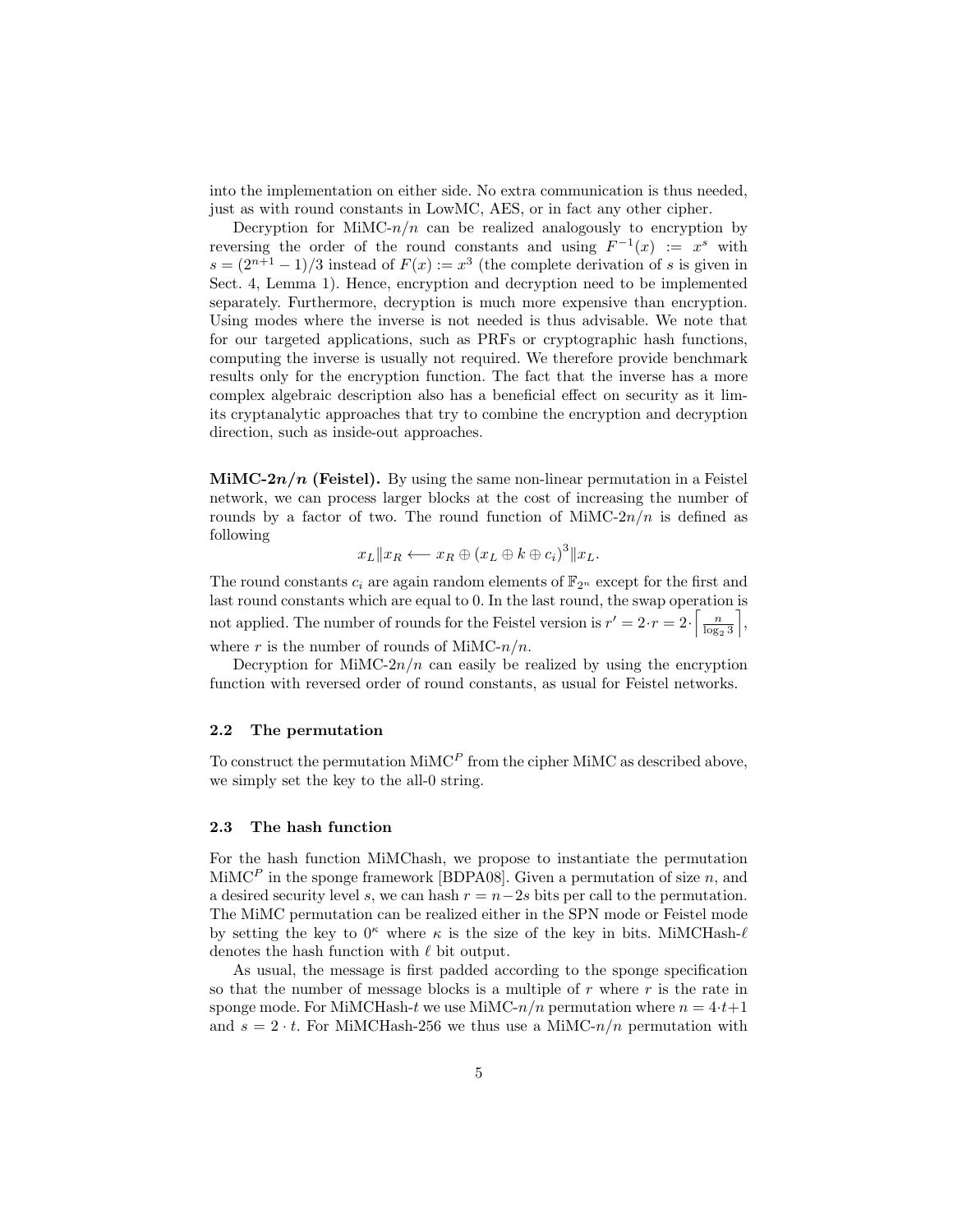$n = 1025$ . The rate and the capacity are chosen as 512 and 513 respectively. This choice allows for processing the same amount of input bits as SHA-256 (512 bits) while at the same time offering collision security of 128-bits and preimage security of 256-bits, and in contrast to SHA-256 also full 256-bit 2nd-preimage security independent of the message length. We also propose MiMCHash-256b, which also offers collision resistance of 128 bits but only 128-bit security against preimagestyle attacks, similar to SHAKE-256 as specified in the new SHA-3 standard. This construction makes use of a MiMC- $n/n$  permutation where  $n = 769$ . The rate and the capacity are chosen as 512 and 257 respectively. More generally for MiMCHash-tb, we use the MiMC- $n/n$  permutation where  $n = 3 \cdot t + 1$  and  $s = t + 1.$ 

## 3 Related designs and comparison

In this section, we give an overview of related designs, i.e. symmetric primitives which are based on arithmetic operations in some ring.

## 3.1 Knudsen-Nyberg cipher

As discussed above, our design can be seen as a resurrection of a design due to Knudsen and Nyberg in [KN95], who proposed a DES-like cipher using a similar idea for non-linear mappings in a finite field. The Feistel round function of the 64-bit KN-cipher uses an affine mapping  $e : \mathbb{F}_{2^{32}} \to \mathbb{F}_{2^{37}}$  to first transform the 32-bit input into a 37-bit value. After addition with a 37-bit round key, the resulting 37-bit value is then input to the non-linear permutation  $g: x \to x^3$  in  $\mathbb{F}_{2^{37}}$ . Five bits of the output of g are then discarded to reduce the final output again to 32 bits. In summary, one application of the round function is given as

$$
x_L || x_R \to x_R || x_L \oplus f(e(x_R) \oplus k_i)
$$

where  $f$  consists of application  $g$  followed by discarding one bit. The KN cipher is a six-round Feistel design with six 37-bit independent round keys and is provably secure against differential attacks. However, it is vulnerable to an interpolation attack (see below) because of the low algebraic degree of the polynomial corresponding to the encryption function. The Feistel variant of our design — MiMC-2 $n/n$  — can be easily recognized as a variant of the KN cipher, except for that we do not discard any bits (and hence always stay in the same field), add independent round constants and have a higher number of rounds. Indeed, our design more closely resembles  $PURE$ , the cipher used in [JK97] to demonstrate the vulnerability of the KN cipher to interpolation attacks, except for the higher number of rounds in our design. The performance of both designs essentially differs linearly in by how much we extend the number of rounds. We note that our GCD attack in Section 4.2 also extends to  $PURE$  and allows to reduce the number of plaintext-ciphertext pairs required for a successful cryptanalysis.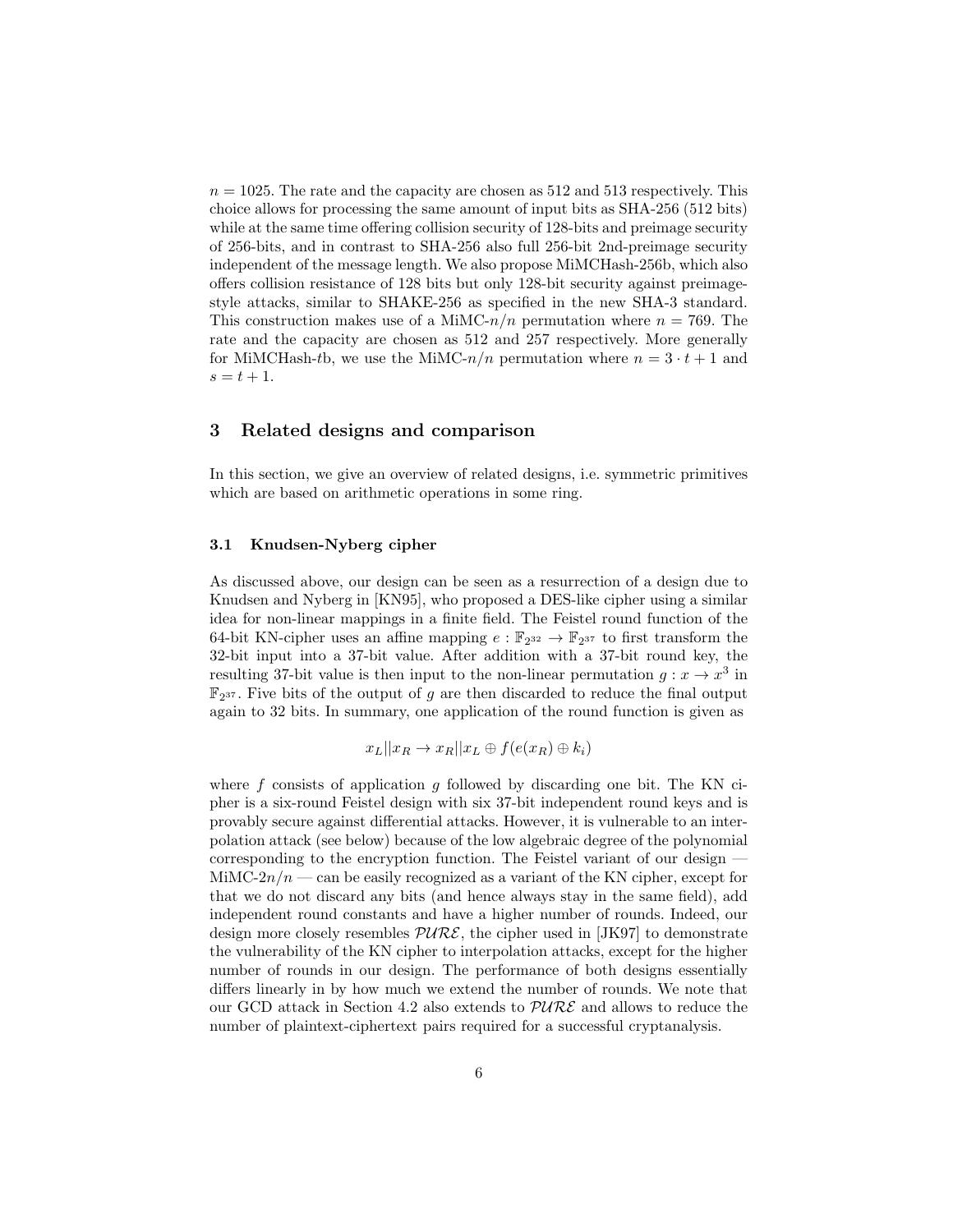#### 3.2 The Pohlig-Hellman Cipher

The Pohlig-Hellman cipher was described in [PH78]. Choose a prime p. Pick  $1 \le k \le p - 2$  with  $gcd(k, p - 1) = 1$  and  $1 \le d \le p - 2$  with  $d = k^{-1}$  mod  $p-1$ , with p public and k and d private. To encrypt the message  $1 \leq m \leq$  $p-1$  compute  $c = m^k \mod p$ . To decrypt compute  $m = c^d \mod p$ . Encryption and decryption take between  $\log_2 p$  and  $2 \log_2 p$  multiplications depending on the Hamming weights of  $k$  and  $d$ . A key recovery attack solves the discrete logarithm problem in  $\mathbb{F}_p$ . The General Number Field Sieve solves this problem in complexity  $\exp\left(\left(\sqrt[3]{\frac{64}{9}}+o(1)\right)(\ln p)^{\frac{1}{3}}(\ln \ln p)^{\frac{2}{3}}\right)=L_p\left[\frac{1}{3},\sqrt[3]{\frac{64}{9}}\right]$ . Thus for *n*bit security, the number of multiplications required grows faster than  $O(n)$ .

#### 3.3 Naor-Reingold PRF

The Naor-Reingold PRF [NR97] is a pseudorandom function whose security can be reduced to the decisional Diffie-Hellman problem. For a given  $n \in \mathbb{N}$ , primes p and q with q dividing  $p-1$ , an element  $g \in \mathbb{F}_p^*$  of order q, and  $n+1$  elements  $a_0, \ldots, a_n \in \mathbb{Z}_q$ , and an n-bit input  $x_1, \ldots, x_n \in \mathbb{F}_2$  define

$$
f_{p,q,g,\boldsymbol{a}}(x_1,\ldots,x_n):=g^{a_0\prod_{x_i=1}a_i}
$$

where  $(g, a)$  is the secret key. Evaluation of the function corresponds to one exponentiation in  $\mathbb{F}_p$  and n multiplications in  $\mathbb{Z}_q$ . Thus it takes between p and 2p multiplications in  $\mathbb{F}_p$ . As the security of this primitive can be reduced to the decisional Diffie-Hellman problem, just as with the Pohlig-Hellman cipher, for n bit security the number of multiplications grows faster than  $O(n)$ .

### 3.4 Ajtai, SWIFFT, SWIFFTX

SWIFFT [LMPR08] is a hash function family related to hard problems in lattices. In can be seen in the tradition of the work of Ajtai [Ajt96] and was used as a building block for the SWIFFTX SHA-3 submission  $|ADL+08|$ . The hash function consists of an application of the Number Theoretic Transform (NTT) over  $\mathbb{Z}_{257}$  and in dimension 64 to  $m = 16$  blocks of  $n = 64$  bits. Each such transform costs  $\frac{1}{2}n \log_2 n = 3 \cdot n = 192$  multiplications by a constant per 64 bits. The output of the NTT is then pointwise multiplied with 64 random fixed elements in  $\mathbb{Z}_{257}$ , costing another 64 multiplications. For  $m \cdot n$  bits of input the algorithm scales linearly in m, so require  $mn(1+\frac{1}{2}\log_2 n)$  operations for  $m \cdot n$  bits of input. On modern microprocessors most of these multiplications can be avoided by using precomputed lookup tables and some specifically chosen constants. However, it is not clear that these techniques translate to our setting. Furthermore, we note that multiplication by small constants can be more efficient than general multiplications in, e.g. homomorphic encryption schemes. On the other hand, the constants in an NTT are not small a priori. Still, our analysis might be somewhat pessimistic. We note that SWIFFT itself does not fulfil standard requirements for general purpose hash functions and that SWIFFTX addresses these issues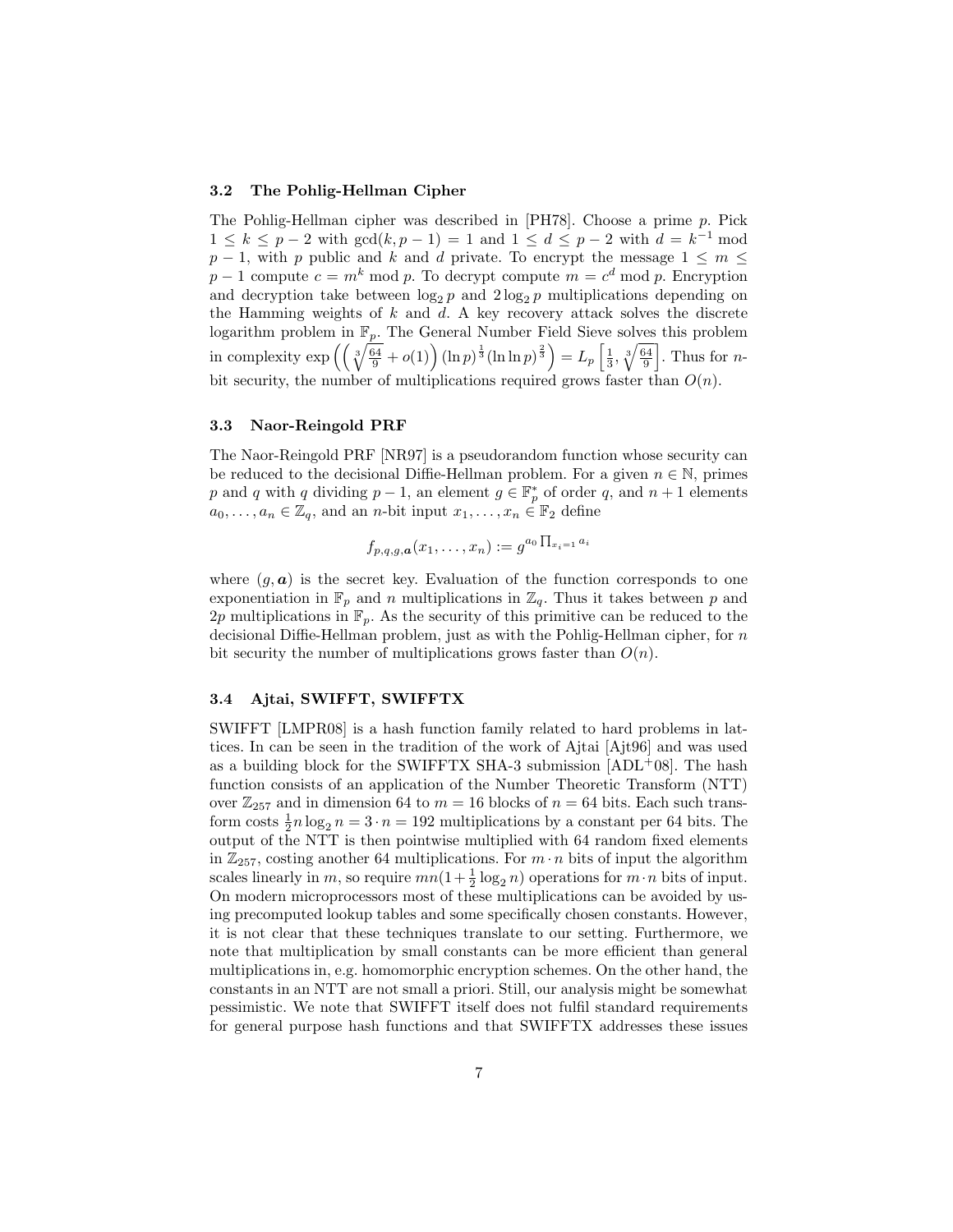by running four SWIFFT instances (increasing the number of multiplications accordingly) and by introducing an S-box.

## 3.5 SPRING

 $SPRING [BBL+15]$  is PRF proposal with security related to the Learning with Errors (LWE) problem. Similarly, to SWIFFT this construction employs an NTT over  $\mathbb{Z}_{257}$ , but at dimension  $n = 128$ . This costs  $\frac{1}{2}n \log_2 n = 448$  multiplications in  $\mathbb{Z}_{257}$ . Additional, k multiplications in  $\mathbb{Z}_{257}$  are required in a post-processing step for  $k \in \{64, 128\}$  being the bit size of the input to the PRF. Hence, for  $k = 128$  we expect 576 multiplications in  $\mathbb{Z}_{257}$ . We note that these multiplications can be realized efficiently on modern CPUs, but not necessarily in the scenarios targeted in this work.

#### 3.6 Comparison

In Table 1 we compare MiMC with various block cipher and PRF designs. In Table 2 we compare MiMC with various cryptographic hash function proposals. In both cases, we notice a big difference between MiMC instantiations, and other designs for the two metrics that interest us: (1) the minimal number of multiplications needed to encrypt a block or at least  $n$  bits (minMULs), and (2) the number of multiplications per encrypted bit. For the  $GF(p)$  version of MiMC, the number of multiplications has to be multiplied by 2.

## 4 Design Rationale and Analysis of MiMC

In this section we explain the design rationale of the keyed permutation and argue its security. The monomial  $x^3$  serves as the non-linear layer of the block cipher. Note that we can use  $x^3$  to construct the cipher iff it is a permutation monomial in the field  $\mathbb{F}_{2^n}$ . The following well known result governs the choice of the monomial and size of the field in the design of MiMC.

**Proposition 1** Any monomial  $x^d$  is a permutation in the field  $\mathbb{F}_{2^n}$  iff  $gcd(d, 2<sup>n</sup> - 1) = 1.$ 

Hence,  $x \to x^3$  is not a permutation in  $\mathbb{F}_{2^n}$  when n is even but only when n is odd. In particular, choosing thus  $n = 2^t + 1$  ensures that  $x^3$  is a permutation in  $\mathbb{F}_{2^n}$ .

Moreover, using the previous proposition, we can compute the inverse of the non-linear permutation  $x^3$  in  $\mathbb{F}_{2^n}$ .

**Lemma 1.** Let n an odd integer. The inverse of the non-linear function  $x^3$  in  $\mathbb{F}_{2^n}$  is given by  $x^s$  with  $s := (2^{n+1} - 1)/3$ .

*Proof.* Given  $y = x^3$ , we are looking for an s such that  $x = y^s$  in  $GF(2^n)$ , that is  $x^{3 \cdot s} = x$ . By Fermat's little theorem, this is equivalent to look for an s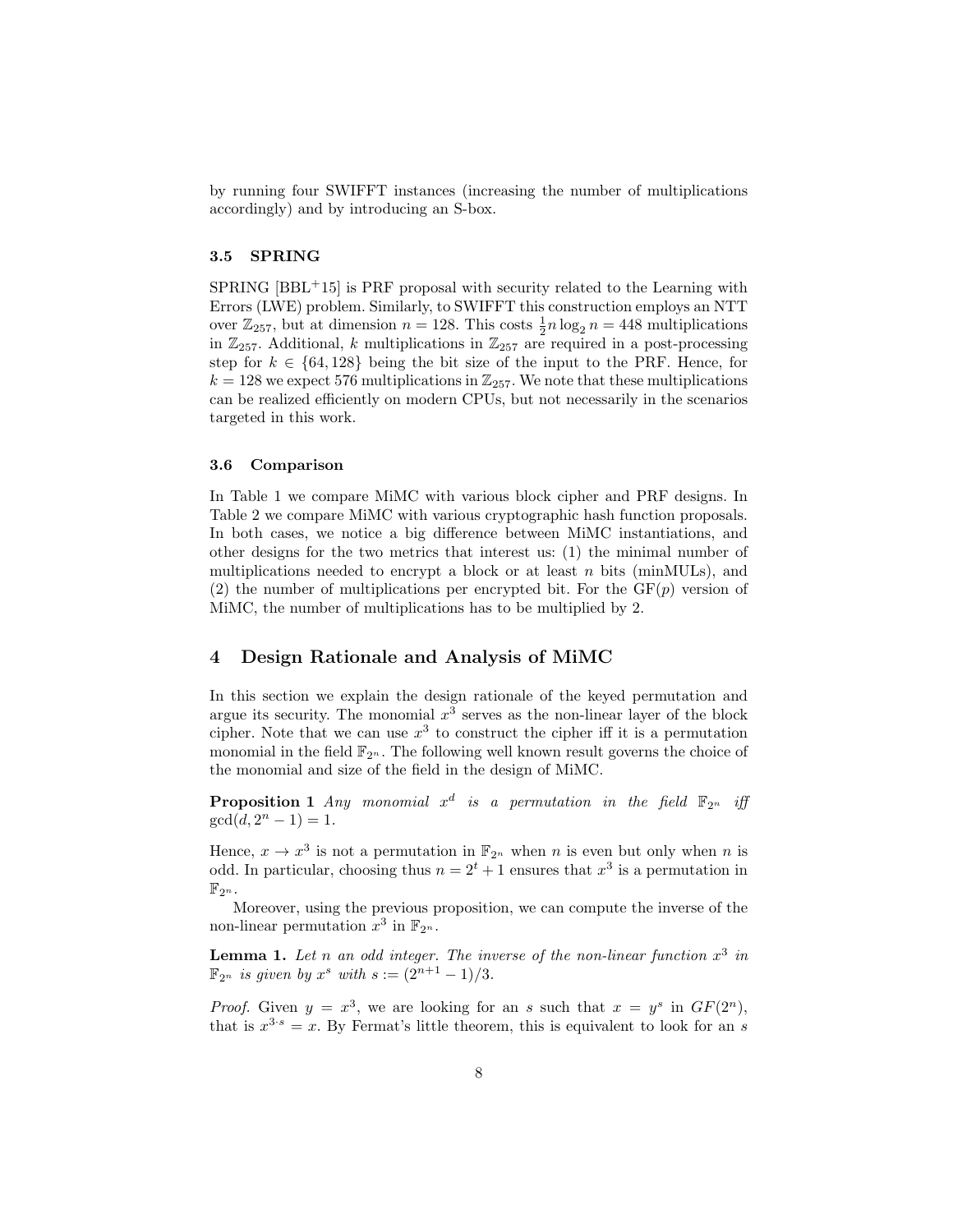| Name           | Security | minANDs             | $\rm{ANDs}/\rm{bit}$ | Remarks and Reference         |
|----------------|----------|---------------------|----------------------|-------------------------------|
| $AES-128$      | 128      | 5120                | 40                   | $GF(2)$ rep. [BP12] ([BMP13]) |
| Simon          | 128      | 4352                | 34                   | $[BSS+13]$                    |
| Noekeon        | 128      | 2048                | 16                   | [DPVAR00]                     |
| Robin          | 128      | 3072                | 24                   | [GLSV14]                      |
| Fantomas       | 128      | 2112                | 16.5                 | [GLSV14]                      |
| LowMC          | 128      | 1132                | 8.85                 | $[ARS+15]$                    |
| Grain-128a     | 128      | $4864 + 19 \cdot n$ | 19                   | $\rm [ÅHJM11]$                |
| Trivium        | 80       | $1152 + 3 \cdot n$  | 3                    | [CP08]                        |
| Kreyvium       | 128      | $1152 + 3 \cdot n$  | 3                    | $[CCF+16]$                    |
|                |          | minMULs             | MULs/bit             |                               |
| $AES-128$      | 128      | 800                 | 6.25                 | $GF(2^4)$ rep. $[CGP^+12]$    |
| <b>SPRING</b>  | 128      | 576                 | 4.5                  | $[BBL+15]$                    |
| Pohlig-Hellman | 128      | 3072                | $\approx 1.5$        | [PH78, ENI13]                 |
| MiMC-129/129   | 129      | 82                  | 0.64                 | this paper                    |
| MiMC-258/129   | 129      | 164                 | 0.64                 | this paper                    |

Table 1: Comparison of ciphers in encryption mode (excluding key schedule). We list the size-optimized variants. Note that in most cases multiplication refers to the field GF(2) (minANDs and ANDs/bit) whereas in MiMC and others multiplication is in a larger field(minMULs and MULs/bit). For stream ciphers we give the minANDs needed to generate n bits of output.

such that  $3 \cdot s = 1 \pmod{2^n - 1}$ . That is, there exists an integer t such that  $3 \cdot s = 1 + t \cdot 2^{n} - 1$ . By Proposition 1, we have that  $gcd(3, 2^{x} - 1) = 1$  if and only if x is odd (i.e.  $gcd(3, 2<sup>x</sup> - 1) = 3$  if and only if x is even). For  $t = 1$ , we obtain  $3 \cdot s = 2^n$  which is a contradiction. If t is equal to 2, then  $3 \cdot s = 2^{n+1} - 1$ . Since  $n+1$  is even (by hypothesis), then 3 divides  $2^{n+1} - 1$ . Finally, since  $x^3$  is a permutation in  $GF(2^n)$  for n odd (by previous proposition), then the inverse is unique and is given by  $s := (2^{n+1} - 1)/3$ .

## 4.1 Computation Cost Model

In most models of computation field multiplication is considered to be more computationally expensive than addition. However, note that squaring is a linear operation in a binary field  $\mathbb{F}_{2^n}$ . Hence, if we consider the number of non-linear multiplications in a binary field then the number required to compute  $x^3$  is one. In the SNARK setting, each witness variable (and possibly each constraint) is generated from a field operation more specifically from a field multiplication. As a consequence, computing  $x^3$  generates two equations  $x \cdot x = y$  and  $y \cdot x = x^3$ . Hence, in this setting we do not benefit from the linearity of squaring over the fields  $\mathbb{F}_{2^n}$  and computing  $x^3$  costs two multiplications. However, the cost of additions in these fields is still negligible compared to that of multiplication.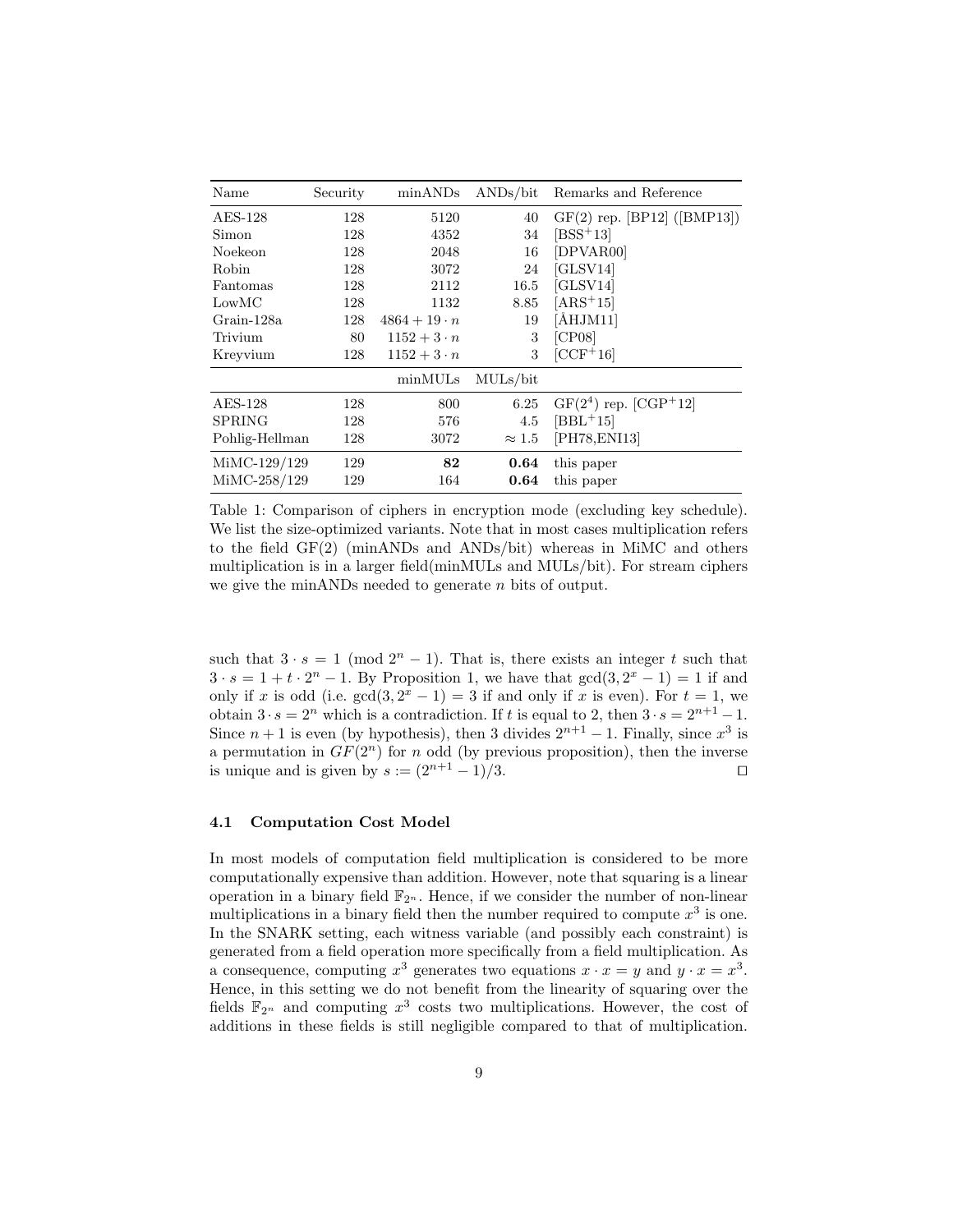| Name           | Coll. Resist. | minANDs | $\rm{ANDs}/\rm{bit}$ | Remarks and Reference |
|----------------|---------------|---------|----------------------|-----------------------|
| <b>SHA-256</b> | 128           | 29000   | 56.64                | $[BCG^+14]$           |
| SHA3-256       | 128           | 38400   | 35.29                | [NIS14]               |
| SHAKE128       | 128           | 38400   | 28.57                | [NIS14]               |
|                |               |         | minMULs MULs/bit     |                       |
| <b>SWIFFTX</b> | 112–256       | 16384   | 8.0                  | $[ADL+08]$            |
| MiMCHash-256   | 129           | 1293    | 2.52                 | this paper            |
| MiMCHash-256b  | 129           | 971     | 1.89                 | this paper            |

Table 2: Comparison of hash functions. We list the size-optimized variants. Note that in most cases multiplication refers to the field GF(2) (minANDs and ANDs/bit) whereas in MiMC multiplication is in a larger field (minMULs and MULs/bit).

Note that we can also disregard the cost of multiplication by a constant. Details on the form of equations involved in SNARK is given in Section 6.

We stress that although the cost of an addition is considered negligible compared to a multiplication, very large number of additions can reduce the efficiency of a design.

### 4.2 Security analysis

Our designs resist a variety of cryptanalysis techniques. The algebraic design principle of MiMC causes a natural concern about the security of the keyed permutation against algebraic cryptanalytic techniques. We describe several possible algebraic attacks (incl. a new "GCD" attack) against the design and analyze the resistance of the block cipher against these attacks. We also consider statistical attacks.

To summarize the following results, the number of rounds for the case of  $\text{MinC-}n/n$  is derived from an interpolation attack, while the number of rounds for the case of MiMC- $2n/n$  is deduced from a Meet-in-the-Middle GCD attack.

Finally, in Appendix B, we discuss the case in which some restrictions on the memory that the attacker can use to implement the attack hold. We show that in this case it is possible to reduce the total number of rounds.

Interpolation Attack. Interpolation attacks, introduced by Jakobsen and Knudsen [JK97], construct a polynomial corresponding to the encryption function without knowledge of the secret key. If an adversary can construct such a polynomial then for any given plaintext the corresponding ciphertext can be produced without knowledge of the secret key.

Let  $E_k : \mathbb{F}_{2^n} \to \mathbb{F}_{2^n}$  be an encryption function. For a randomly fixed key k, the polynomial  $P(x)$  representing  $E_k(x)$  can be constructed using Lagrange's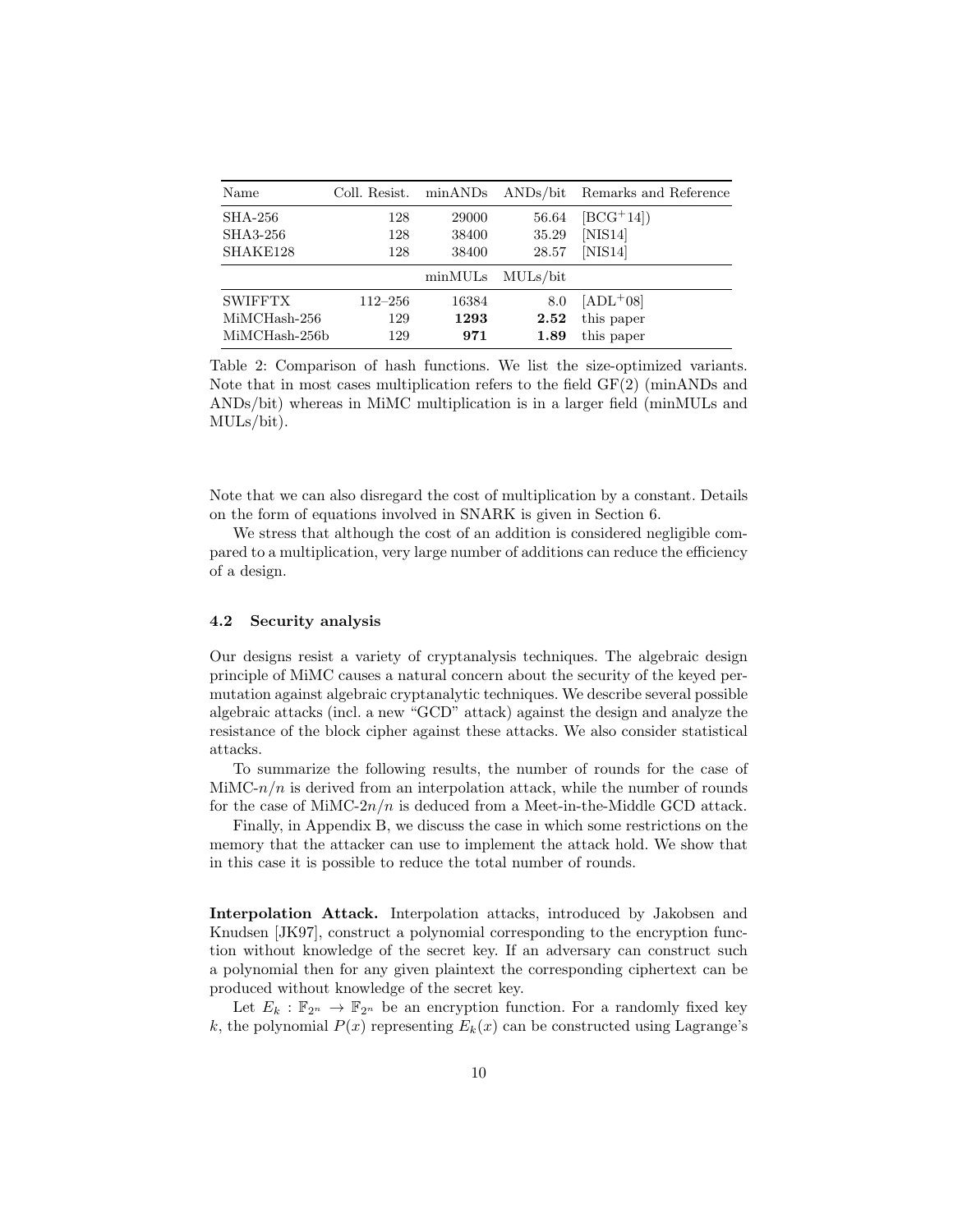theorem, where  $x$  is the indeterminate corresponding to the plaintext. If the polynomial has degree d then we can find it using Lagrange's formula

$$
P(x) = \sum_{i=1}^{d} y_i \prod_{1 \le j \le d, i \ne j} \frac{x - x_j}{x_i - x_j}
$$

where  $E_k(x_i) = y_i$  for  $i = 1, 2, \ldots d$ .

This method can be extended to a key recover attack. The attack proceeds by simply guessing the key of the final round, decrypting the ciphertexts and constructing the polynomial for  $r-1$  rounds. With one extra p/c pair, the attacker checks whether the polynomial is correct.

Observe that the number of unknown coefficients of the interpolation polynomial is  $d + 1$  and that the complexity of constructing a Lagrangian interpolation polynomial is  $\mathcal{O}(d \log d)$  [Sto85]. Hence, setting  $d = 3^r$  with  $r = r_{max} \approx$  $n/\log_2(3)$  thwarts this attack. Note that no function mapping from  $GF(2^n)$  to  $GF(2^n)$  has degree  $\geq 2^n$ , since  $T^{2^n-1} \equiv 1$  for each  $T \in \mathbb{F}_{2^n}$  and the degree of the interpolation polynomial does not increase for  $r > r_{max}$ .

By the same argument, a similar result holds for the case of the Feistel network MiMC- $2n/n$ . Indeed, at each round the left/right hand part of the state can be described as a polynomial of the left and of the right hand part of the plaintext, with at most  $3^{2r-1} + 3^r + 3^{r-1} + 1$  unknown coefficients (observe that at round  $r$ , the degree of the polynomial is at most  $3<sup>r</sup>$  in the left part of the plaintext and  $3^{r-1}$  in the right part). Thus, the complexity of constructing this Lagrangian interpolation polynomial is approximately  $\mathcal{O}(r \cdot 3^{2r})$ , where a function mapping from  $GF(2^n)^2$  to  $GF(2^n)$  has degree at most  $2^{2n}$ .

Note that in the chosen-plaintext scenario and in the case of MiMC- $2n/n$ , and attacker can reduce the degree of the interpolation polynomial. For example, for chosen plaintexts of the form  $x||x^3$  the degree of the interpolation polynomial after r rounds is at most  $2 \cdot 3^{r-1}$  in the left part of the plaintext and  $2 \cdot 3^{r-2}$ in the right part, while for chosen plaintexts of the form  $0||x$  the degree of the interpolation polynomial is at most  $3^{r-1}$  in the left part of the plaintext and 3<sup>r-2</sup> in the right part. Thus, for this second case, the interpolation polynomial of the right part of the text depends only by the right part of the plaintexts and has degree 3r−<sup>2</sup> . In order to avoid the reduced degree of the polynomial, it is sufficient to add (at least) two rounds more to the number of rounds calculated for MiMC- $n/n$ .

A meet-in-the-middle variant of the interpolation attack was also proposed in [JK97], constructing a polynomials  $g(x) = h(y)$  instead of one polynomial  $y = f(x)$ . For MiMC- $n/n$ , this approach does not produce an improvement due to the prohibitive degree of the inverse operation. In contrast, for MiMC- $2n/n$  we have that g and h may have degree  $3^{r/2}$  in the left part of the plaintext and  $3^{r/2-1}$  in the right part only instead of degree  $3^r$  and  $3^{r-1}$  respectively. However, this lower degree comes at the price of increases computational cost. Indeed, constructing  $g$  and  $h$  requires solving a system of equation in  $n = 2 \cdot (3^{r/2} + 1) \cdot (3^{r/2-1} + 1)$  unknowns costing  $\mathcal{O}(n^{\omega}) = \mathcal{O}(3^{r})$  operations, where the hidden constant is  $\geq 1$  and we conservatively set the linear algebra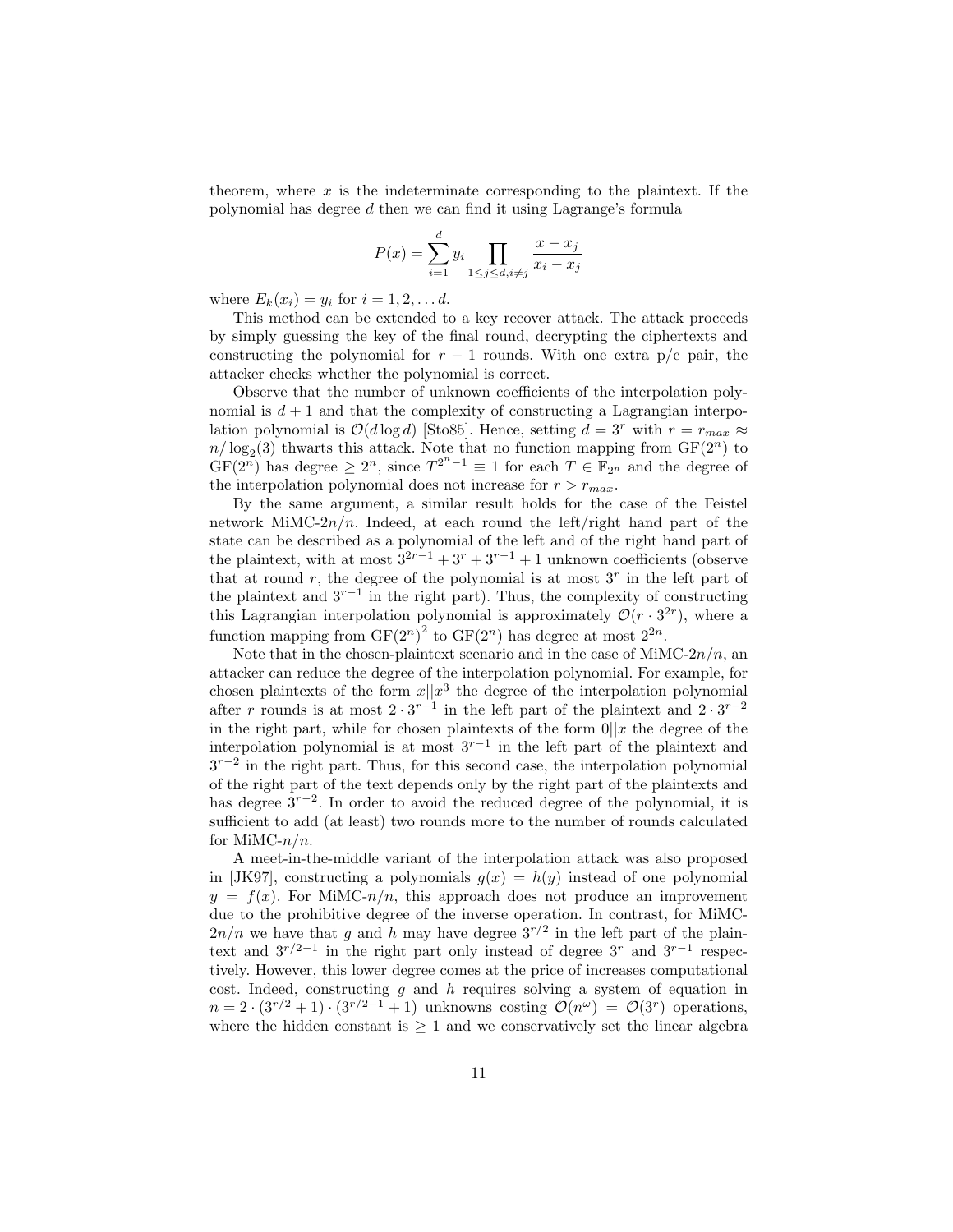constant  $\omega = 2$ . The chosen plaintext variant of this attack is quite similar. As before, the idea is to choose plaintexts in which the left part is fixed. In this way, one of the two interpolation polynomial depends only on one variable, the right part of the plaintext. Thus, constructing  $g$  and  $h$  requires solving a system of equation in  $n = (3^{r/2-2} + 1) + (3^{r/2} + 1) \cdot (3^{r/2-1} + 1)$  unknowns costing  $\mathcal{O}(n^2) = \mathcal{O}(3^{r-1})$  operations where the hidden constant is  $\geq 1$ .

We note that the complexity of an interpolation attack may decrease if the polynomial  $P(x)$  is sparse for a chosen key. However, because we are adding random round constants in each round and  $x^3$  is a permutation in  $\mathbb{F}_{2^n}$  by construction, our  $P(x)$  is not expected to be sparse<sup>4</sup>.

Computing GCDs. From the description of MiMC, it is clear that factorizing univariate polynomials recovers the key. However, if we are given more than one known plaintext-ciphertext pair, we can reduce the complexity further by computing a GCD of them. Denote by  $E(k, x)$  the encryption of x under key k. For a pair  $(x, y) \in \mathbb{F}_q^2$ ,  $E(K, x) - y$  denotes a univariate polynomial in  $\mathbb{F}_q[K]$ corresponding to  $(x, y)$ . Note that in general, given plaintext/ciphertext pair  $(x, y)$ , it should be hard for a generic encryption scheme to compute the univariate polynomial  $E(K, x) - y$  explicitly in the variable K (i.e. the secret key). However, this is not the case of MiMC, for which the polynomial  $E(K, x) - y$ can be always computed explicitly, and it simply corresponds to the definition of encryption process (that is, the iterative application of the cubic function). Moreover, note that this attack may also be applied to  $PURE$ , the cipher used in [JK97] to demonstrate the vulnerability of the KN cipher to interpolation attacks, assuming round keys are not independent but linearly derived from k.

Consider now two such polynomials  $E(K, x_1) - y_1$  and  $E(K, x_2) - y_2$ , with  $y_1 = E(k, x_1)$  and  $y_2 = E(k, x_2)$  for the fixed but unknown key k. It is clear that these polynomials share  $(K - k)$  as a factor. Indeed, with high probability the greatest common divisor will be  $(K - k)$ . Thus, by computing the GCD of the two polynomials, we can find the value of  $k$ .

MiMC- $n/n$  for a known plaintext x corresponds to a polynomial having degree 3<sup>r</sup> , where the leading monomial always has non-zero coefficient. Hence, we can recover  $k$  with a GCD computation of two polynomials at degree  $3<sup>r</sup>$  (indeed,

<sup>&</sup>lt;sup>4</sup> This claim is supported by our experiments. In particular, for a field  $\mathbb{F}_{2^n}$  and using  $x^3$  as permutation, we observed:

<sup>–</sup> after 1 round, all terms appear (percentage:  $100\%$ );

<sup>–</sup> after 2 round, 8 terms appear instead of 10 (percentage:  $80\%$ );

<sup>–</sup> after 3 round, 19 terms appear instead of 28 (percentage:  $67.86\%$ );

<sup>–</sup> after 4 round, 54 terms appear instead of 82 (percentage:  $65.85\%$ );

<sup>–</sup> after 5 round, 161 terms appear instead of 244 (percentage: 66  $\%$ );

<sup>–</sup> after 6 round, 531 terms appear instead of 730 (percentage:  $72.74\%$ );

and so on, where the percentage of the non-null terms continues to grow for the next rounds. For example, for the particular field  $GF(2^{17})$ , after 10 rounds almost all the terms are non-zero.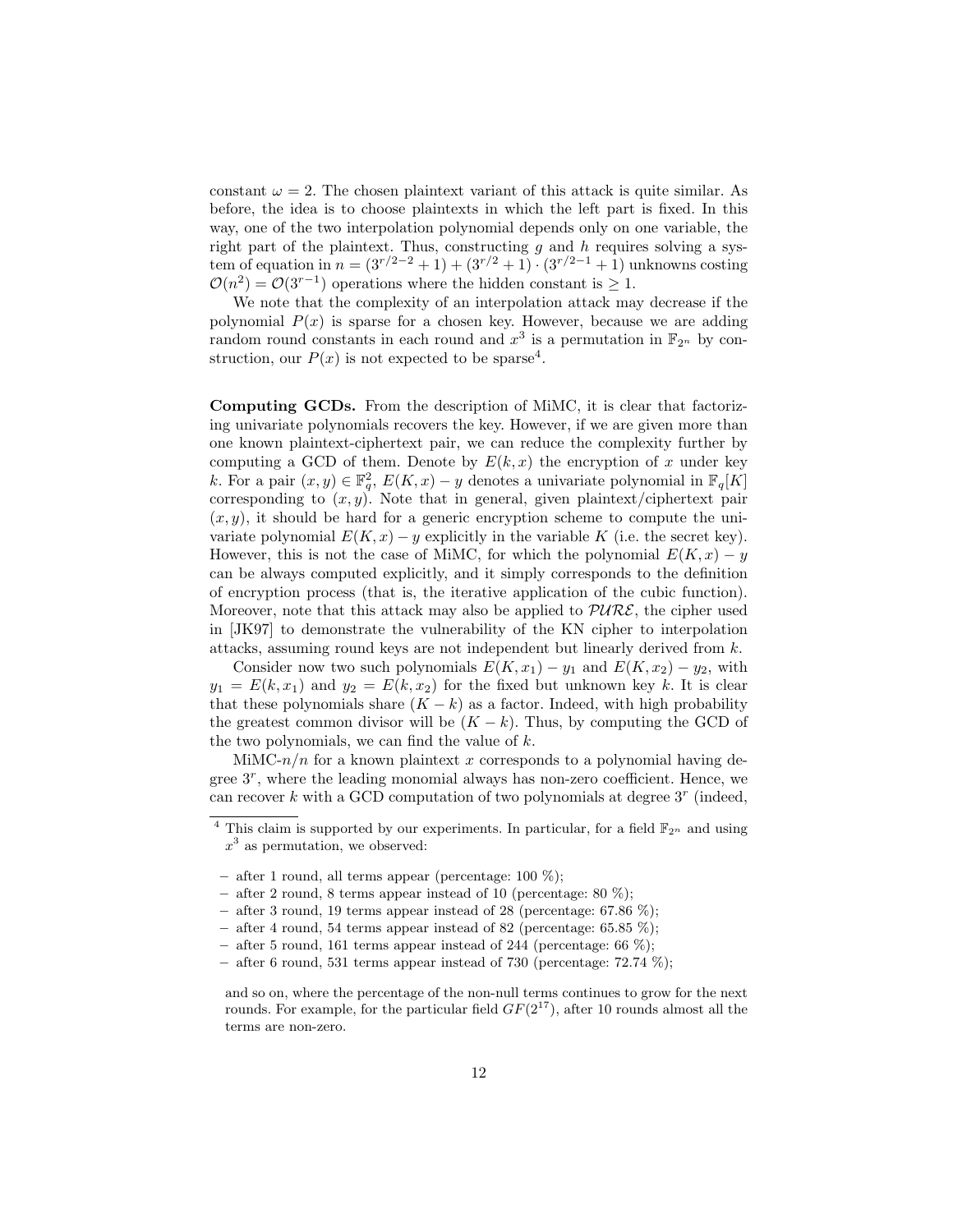considering differences of two polynomials  $G(K, x_i) - y_i$  reduces this degree to  $3<sup>r</sup> - 1$  by canceling the leading term). It is well-known that the complexity for finding GCD of two polynomials of degree d is  $\mathcal{O}(d \log^2 d)$ . Hence, the complexity of this attack is  $\mathcal{O}(r^2 \cdot 3^r)$ . For MiMC-n/n the time complexity of this attack is higher than that of the interpolation attack.

More care must be taken for MiMC- $2n/n$ , since in this case the meet-in-themiddle variant of this attack can be performed. That is, instead of constructing polynomials expressing ciphertexts as polynomials in the plaintext and the key, we can construct two polynomials  $G'(K, x_i)$  and  $G''(K, y_i)$  expressing the state in round  $r/2$  as a polynomial in the key and the plaintext or ciphertext respectively. Then, considering  $G'(K, x_1) - G''(K, y_1)$  and  $G'(K, x_2) - G''(K, y_2)$  we can apply a GCD attack on polynomials of degree  $3^{r/2}$ , reducing the complexity to  $\mathcal{O}(r^2 \cdot 3^{r/2})$ . Hence, to thwart this attack we must increase the number of rounds to  $r = 2 \cdot r_{max} \approx 2 \cdot n / \log_2(3)$ .

Invariant Subfields. The algebraic structure of MiMC allows to mount a invariant subfield attack on the block cipher under a poor choice of round constants. That is, if all the round constants  $c_i$  and the key k are in subfield  $\mathbb{F}_{2^m}$ of  $\mathbb{F}_{2^n}$  then by choosing a plaintext  $x \in \mathbb{F}_{2^m}$  an adversary can ensure that  $E_k(x) \in \mathbb{F}_{2^m}$ . This attack is thwarted by picking n to be prime. The only subfield is then  $\mathbb{F}_2$  such that picking constants  $\neq 1$  will be enough to avoid the attack.

Differential attacks. Differential cryptanalysis is one of the most widely used technique in symmetric-key cryptanalysis. The different types of cryptanalysis methods based on this technique depend on the propagation of an input difference through a given number of rounds of an iterative block cipher to yield a known output difference with high probability. The probability of the propagation often determines how many rounds can be attacked using this technique.

Given an input difference  $\delta$  and an output difference  $\delta'$ , the differential probability of the round function is given as

$$
\Pr(\delta \to \delta') = |\{x \in \mathbb{F}_{2^n} : F(x + \delta) + F(x) = \delta'\}|/2^n \tag{1}
$$

In our case the number of x satisfying  $F(x+\delta) + F(x) = \delta'$  is determined by the non-linear function  $x^3$ . Hence it is enough to determine the size of the set

$$
D = \{x \in \mathbb{F}_{2^n} : (x + \delta)^3 + x^3 = \delta', \delta \neq 0\}.
$$

As this is a quadratic equation in  $x$  for any, there are at most two solutions to the equation. This implies  $Pr(\delta \to \delta') \leq \frac{2}{2^n}$ . This is sufficient to give any differential trail of at least two rounds a probability too low to be useful in an attack. A detailed analysis of the differential property of monomials of the form  $x^{2^t+1}$  in  $\mathbb{F}_{2^n}$  can be found in [Nyb94] and in [Can97].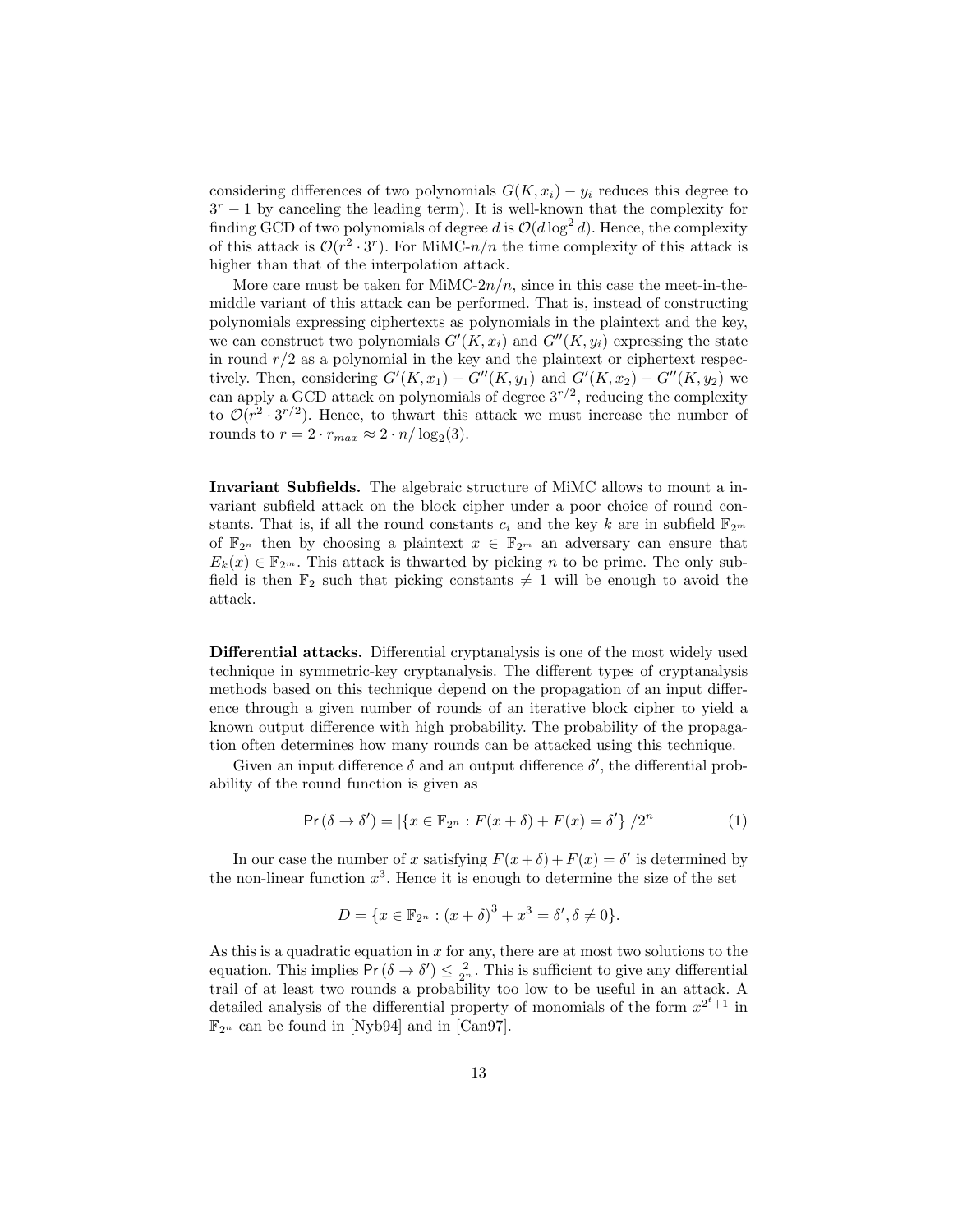Linear attacks. Similar to differential attacks, linear attacks pose no threat to MiMC. Indeed, the cubic function is an *almost bent* or an *almost perfect nonlinear* (APN) function, i.e., differential 2-uniform, where an APN permutation provides the best resistance against linear and differential cryptanalysis. Thus, since its maximum square correlation is limited to  $2^{-n+1}$  (cf. for example [AÅBL12] for details), any linear trail of the cubing function will have negligible potential after a few rounds.

Algebraic degree and higher-order differentials. As discussed above, the large number of rounds ensures that the algebraic degree of MiMC in its native field will be maximal or almost maximal. This naturally thwarts higher-order differential attacks when considering the difference as defined in the field (i.e., using the inverse of the field addition). But what happens to the degree when viewing the rounds as vectorial Boolean functions? As squaring is a linear operation in  $\mathbb{F}_{2^n}$ , it is also linear when viewed as vectorial function over  $\mathbb{F}_2$ . Cubing on the other hand introduces an additional multiplication which gives the round function an algebraic degree of 2 in every component when viewed as a vectorial Boolean function. Again, the large number of rounds should cause the degree to rise quickly and reach the limit of  $2<sup>n</sup>$  which is sufficient to thwart any higherorder differential attacks also when viewing the round function as a vectorial Boolean function.

Hash-specific security considerations. For usage in the MiMC permutation in the sponge mode as described in Section 2.3 we require the permutation to not show non-trivial non-random behavior for up to  $2<sup>s</sup>$  input/output pairs. As specified in Section 2 the size of the permutation  $n$  determines the number of rounds (based on the GCD attack described above). As  $2s < n$  for both MiMC-Hash-256 and MiMCHash-256b, this choices leaves us with an additional security margin, even if an hypothetical inside-out approach could double the number of rounds in an attack.

## 5 Variants

In this section, we discuss two variants of MiMC. One for instantiating MiMC over prime fields and one for extending the key size to increase security.

#### 5.1 MiMC over prime fields

The above descriptions of MiMC can also be used to operate over prime fields i.e. a field  $\mathbb{F}_p$  where p is prime. In that case, it needs to be assured that the cubing in the round function creates a permutation. For this, it is sufficient to require  $gcd(3, p - 1) = 1$ .

Following the notation as above, we can consider MiMC- $p/p$  where the permutation monomial  $x^3$  is defined over  $\mathbb{F}_p$ . The number of rounds for constructing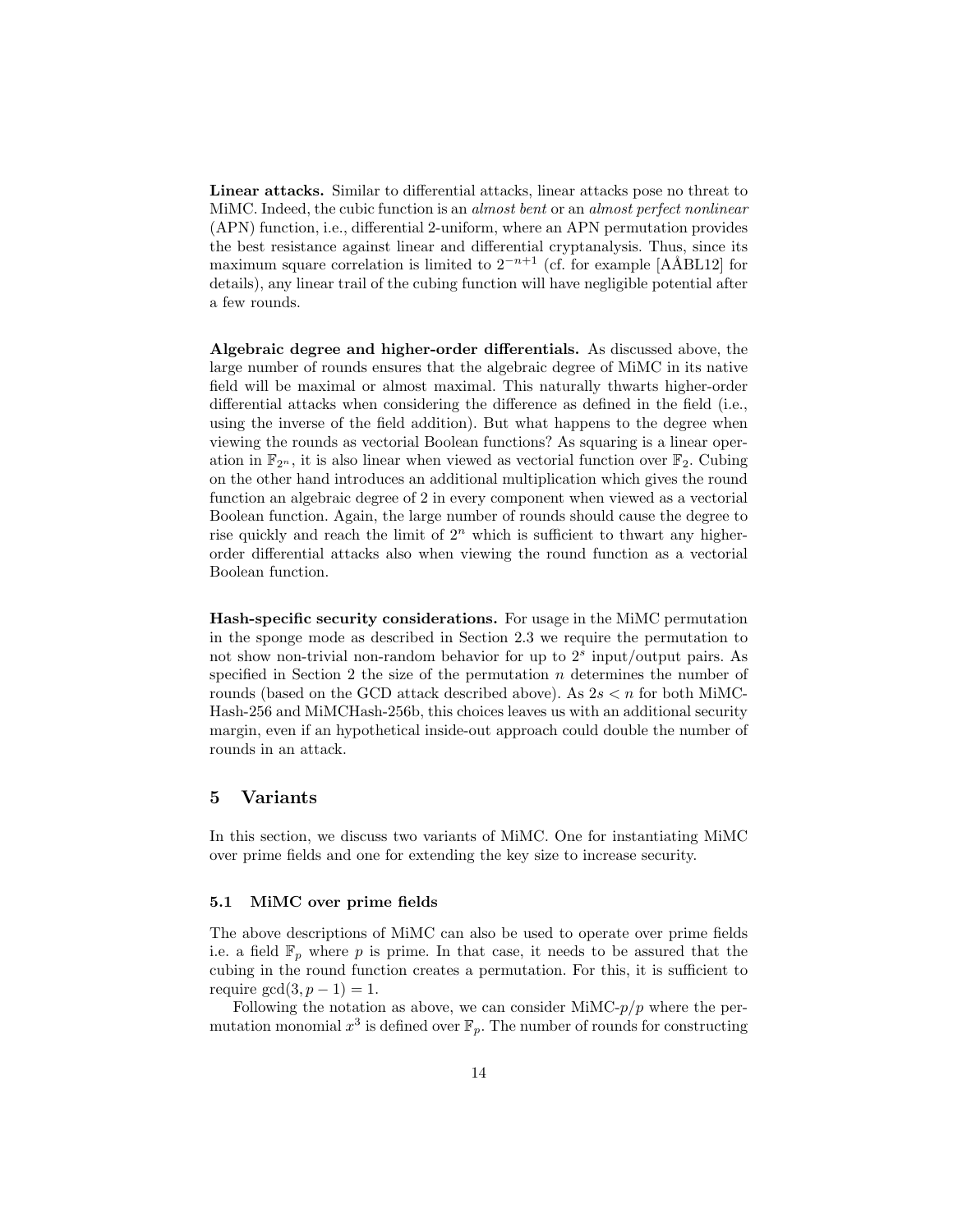the keyed permutation is  $r = \left[\frac{\log p}{\log 3}\right]$  $log_2 3$ . In the Feistel mode, we define MiMC- $2p/p$ where the round function is defined over  $\mathbb{F}_p$  and where the number of rounds is double with respect to MiMC- $p/p$ . In both the constructions the r round constants are chosen as random elements in  $\mathbb{F}_p$ .

Our cryptanalysis from Section 4 transfers to this case except for the subfield attack which does not apply here.

#### 5.2 Larger Keys

Instead of considering our simple iterative construction where we add the same key in each round, we may also consider the case where we have a key which is  $\kappa$ -times bigger than the block size n. In this case, we may consider an instance where we are cyclically adding  $\kappa$  independent keys to our rounds. Our *i*-th round function then becomes:

$$
F_i(x) = (x \oplus k_{i \bmod \kappa} \oplus c_i)^3
$$

It is clear that differential and linear cryptanalysis are not affected by this modification if we model MiMC as a Markov ciphers. However, considering a larger key size does affect algebraic attacks. In particular, a simple GCD attack is not sufficient any more to recover the keys  $k_0, k_1, \ldots, k_{\kappa-1}$ . Instead, we may consider Resultants or Gröbner bases.

We consider the case where  $\kappa = 2$ . It is well-known [BKW93] that the maximum degree reached during a Gröbner basis computation of a bivariate system of equations is  $\leq 2 \cdot \text{maxdeg}(P) + 1$ , where maximum degree of our input system (i.e.  $3<sup>r</sup>$  in our case). Hence, from e.g. [BFS14], the complexity of solving such a system of equations is

$$
\mathcal{O}\left(2\cdot 3^r\cdot \binom{2\cdot 3^r+3}{2\cdot 3^r+1}\right).
$$

Applying resultants, from [LMS13] we expect a complexity of

$$
\tilde{\mathcal{O}}\left(d^{4.69}\right) = \tilde{\mathcal{O}}\left(3^{4.69 r}\right).
$$

Conservatively, we may anticipate a meet-in-the-middle attack which would reduce the cost of either of these attacks to a square root of the above estimates.

#### 5.3 Different Round Functions

Considering the case  $GF(2^n)$ , we may consider a round function of the form

$$
F(x) = (x \oplus k \oplus c)^d
$$

for generic exponents d. In particular, we have decided to limit our analysis to exponents of the form  $2^t + 1$  and  $2^t - 1$ , for positive integer t (note that 3 is the only number that can be written in both ways). Remember that for  $MinC-n/n$ ,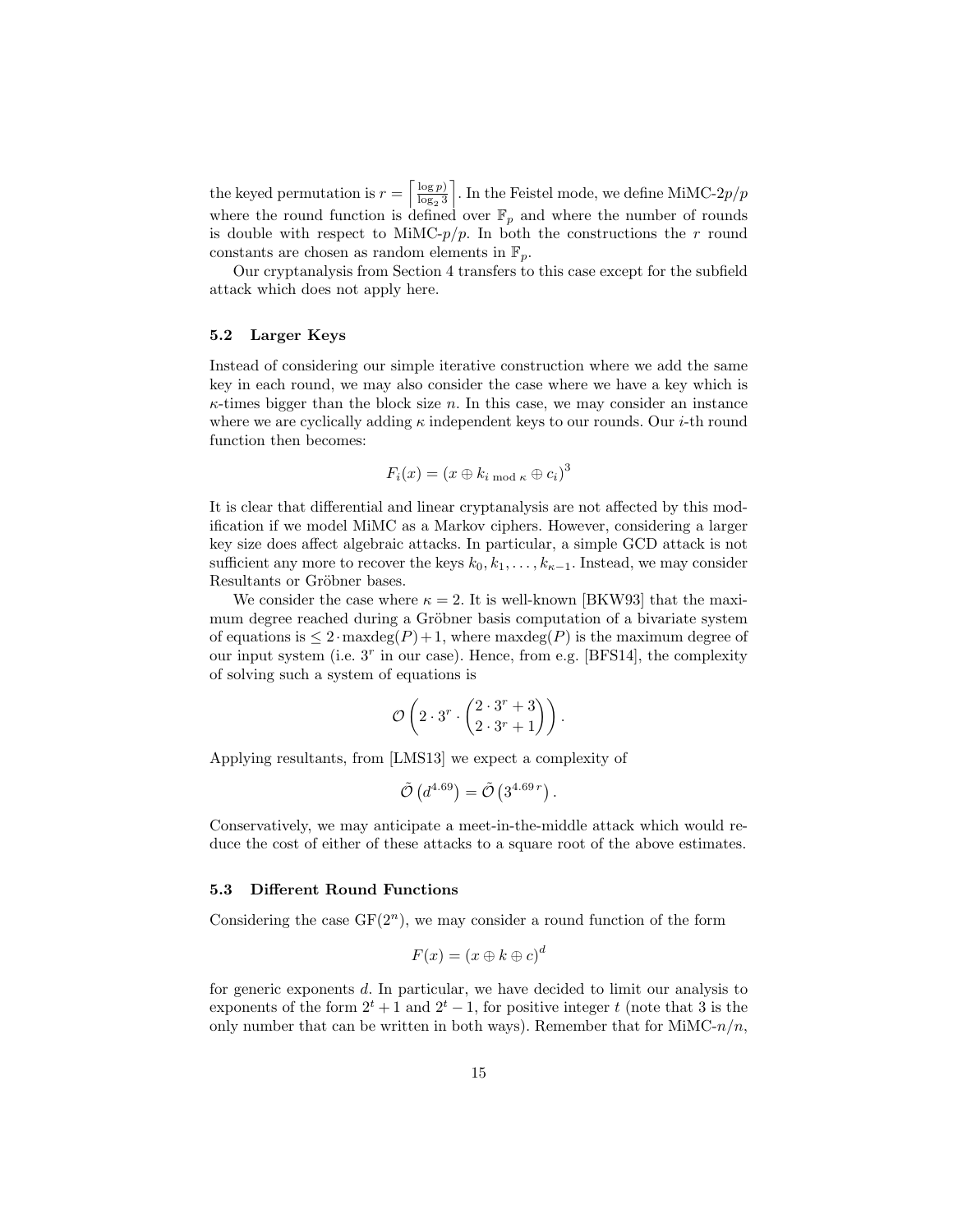d has to satisfy the condition  $gcd(d, 2^n - 1) = 1$  in order to be a permutation, while in the case of MiMC- $2n/n$  (that is, for Feistel Networks) this condition is not necessary.

For further analysis, we recall the Lucas's Theorem:

**Theorem 1.** For non-negative integers m and n and a prime p, the following congruence relation holds:

$$
\binom{m}{n} \equiv \prod_{i=0}^k \binom{m_i}{n_i} \pmod{p},
$$

where  $m = m_k p^k + m_{k-1} p^{k-1} + ... + m_1 p + m_0$  and  $n = n_k p^k + n_{k-1} p^{k-1} + ... +$  $n_1p+n_0$  are the base p expansions of m and n respectively, using the convention that  $\binom{m}{n} = 0$  if  $m < n$ .

Exponents of the form  $2^t+1$  (with  $t > 1$ ) have the nice property that the cost to compute  $x^{2^t+1}$  does not depend on t, i.e. it requires only one multiplication (in some applications). Moreover, the degree of the resulting  $r$ -round interpolation polynomial is  $(2^t + 1)^r$ , which is significantly higher than 3<sup>r</sup> even for "small" t. The major problem of this kind of exponents is that the corresponding interpolation polynomials are in general sparse. For example, using Lucas's Theorem, it is very easy to note that just after one round the polynomial has only 4 terms instead of  $2^t + 2$ :

$$
(x \oplus k)^{2^t+1} \equiv_2 (x \oplus k)^{2^t} \cdot (x \oplus k) \equiv_2
$$
  

$$
\equiv_2 (x^{2^t} \oplus k^{2^t}) \cdot (x \oplus k) \equiv_2 x^{2^t+1} \oplus k \cdot x^{2^t} \oplus k^{2^t} \cdot x \oplus k^{2^t+1}.
$$

Using the same technique, after  $r$  rounds, the number of terms of the polynomial is upper bounded by  $3^r + 1$ , which is (much) smaller than  $(2^t + 1)^r + 1$ . Note that  $3<sup>r</sup> + 1$  is exact the same upper bounded obtained for the exponent 3 (which corresponds to  $t = 1$ ). Thus, the number of rounds to guarantee the security against the algebraic attacks doesn't change choosing exponent of the form  $2^t + 1$  for  $t > 1$ . That is, both from the security point of view and from the implementation one, there is no advantage to choose exponents of the form  $2^t + 1$  greater than 3.

Similar considerations can be done also for exponents of the form  $2^t + 2^s =$  $2^s \cdot (2^{t-s} + 1)$ , where  $s < t$ .

For this reason, coefficients of the form  $2<sup>t</sup> - 1$  are more interesting. Indeed, in this case it is very easy to prove that the interpolation polynomial is not sparse:

$$
(x \oplus k)^{2^t - 1} \equiv_2 \bigoplus_{i=0}^{2^t - 1} x^i \cdot k^{2^t - 1 - i},
$$

since

$$
\binom{2^t - 1}{i} \equiv_2 1 \qquad \forall i \in \{0, 1, \dots, 2^t - 1\}.
$$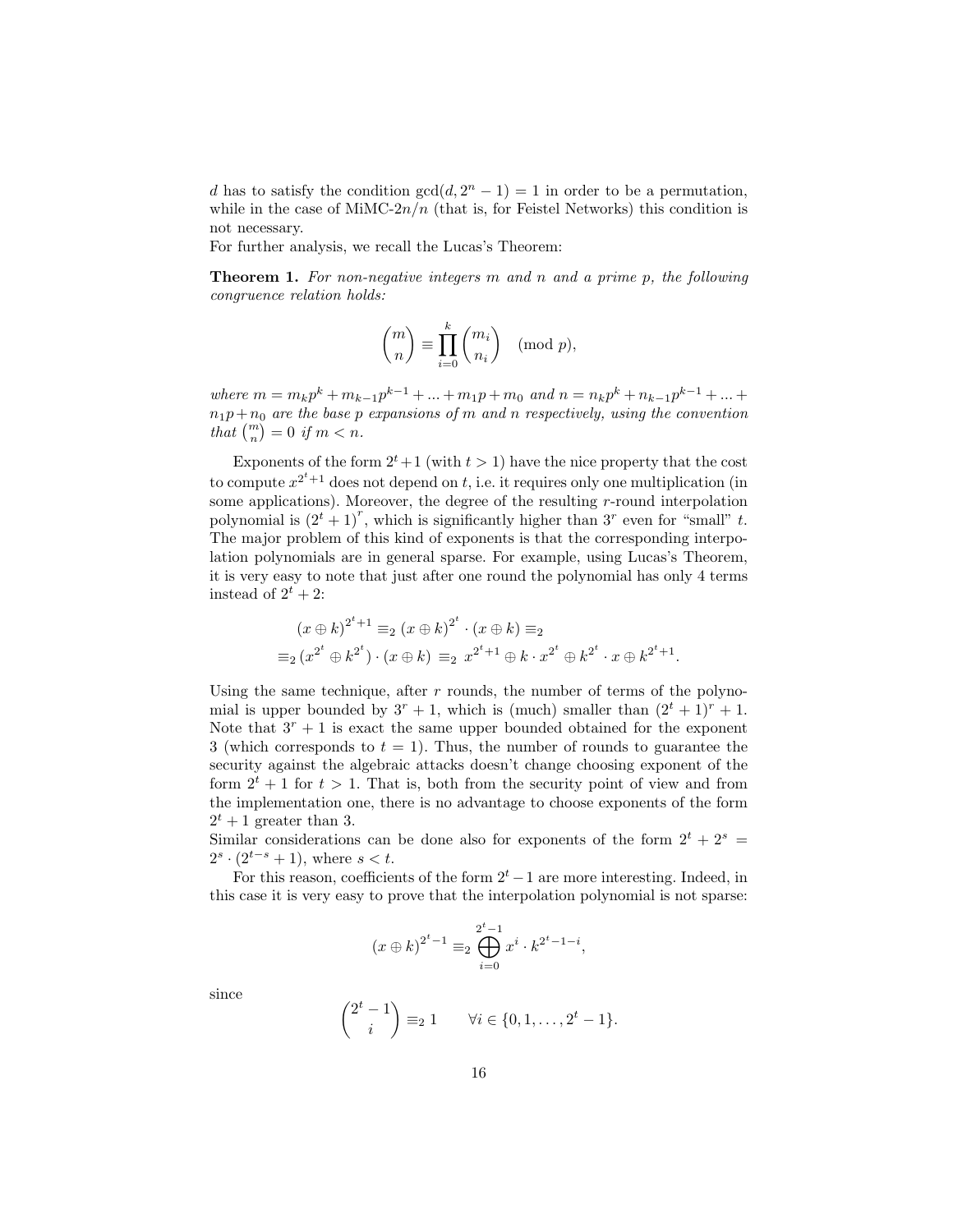On the other hand, in order to compute  $x^{2^t-1}$ , we need more multiplications and square operations. Thus, a natural question is if it is possible to minimize the total number of multiplications necessary to compute the ciphertext choosing an exponent of the form  $2<sup>t</sup> - 1$  different from 3.

There are different ways to compute  $g^e$  where  $g \in \mathbb{F}_{2^n}$  and  $e = 2^t - 1$  for some  $t \geq 2$ , the classical algorithm being the square-and-multiply algorithm, cf. [MVO96, Sect. 14.6]. For this algorithm, the number of multiplications requested for this exponent is equal to the number of squares  $t-1$ . In Algorithm 1, we give a slight variation of the original algorithm.

```
Data: q \in \mathbb{F}_{2^n} and e = 2^t - 1 for some t > 2\textbf{Result: } g^eg_0 \leftarrow g;g_1 \leftarrow g^2 \cdot g;A \leftarrow 1;
for i from \theta to \left|t/2\right| do
      A \leftarrow (A^2)^2;A \leftarrow A \cdot g_1;end
if t mod 2 \neq 0 then
      A \leftarrow A^2;\mid A \leftarrow A \cdot g_0;end
return A.<br>
Algorithm 1: Modular exponentiation with cache
```
By simple computation, the number of multiplications for the previous algorithm is  $[t/2]$ , while the number of squares is  $t - 1$ . Observe that with respect to the original algorithm, it requires precomputation and to store the quantity  $g^2 \cdot g$ . Thus, for our purpose, this algorithm is better than the original one (for the case  $e = 2^t - 1$ ). This algorithm can be improved<sup>5</sup>, but for our purpose it suffices.

Thus, using the previous analysis about the number of rounds, the total number of multiplications m and of squares s for MiMC- $n/n$  (analogous for MiMC- $2n/n$ ) is

$$
m = \left\lceil \frac{t}{2} \right\rceil \cdot \left\lceil \frac{n}{\log_2(2^t - 1)} \right\rceil \qquad s = (t - 1) \cdot \left\lceil \frac{n}{\log_2(2^t - 1)} \right\rceil.
$$

<sup>&</sup>lt;sup>5</sup> For example, suppose that  $t \geq 8$ . The idea is to precompute  $g_0, g_1$  (defined as before) and also  $g_2 := (g_1)^4 \cdot g_1$ . Thus, in the for loop  $0 \le i \le \lfloor t/4 \rfloor$  and  $A \leftarrow A^8 \cdot g_2$ . Finally, after the for loop and before the  $if$ -statement, one has to take care of the case  $t$ mod  $4 \neq 0$ .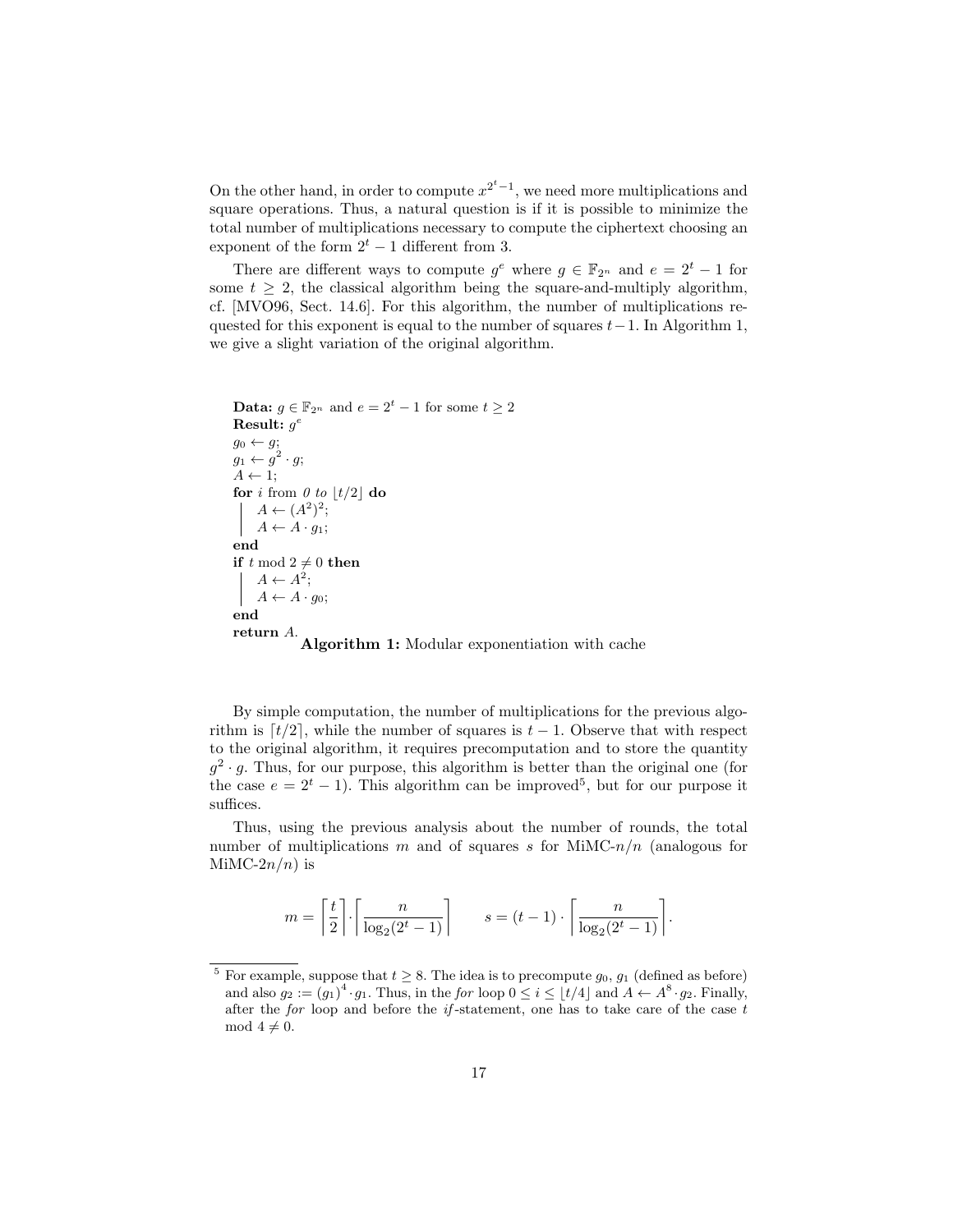For example, for  $n = 129$ , the best result is obtained for  $t = 4$  (that is for the exponent  $15)^6$ , for which the total number of multiplications is 66 (instead of 82 for the exponent 3), while the number of squares is 99 (instead of 82 for the exponent 3).

Note that the sum of the total number of multiplications  $m$  and of the total number of squares s is almost constant for each choice of t.

Finally, only for completeness, it is also possible to extend the previous analysis to the case  $GF(p)$ . In this case, since the square operation is not linear, it counts as a multiplication. Thus, if we consider an exponent of the form  $2^t - 1$ , the total number of multiplications m for MiMC- $p/p$  is

$$
m = \left( \left\lceil \frac{t}{2} \right\rceil + t - 1 \right) \cdot \frac{\log(p-1)}{\log(2^t - 1)}.
$$

To conclude, if the cost of a square operation is negligible with respect to the cost of a multiplication (that is, if the square operation is linear), then it is possible to minimize the total number of multiplications choosing an exponent of the form  $2<sup>t</sup> - 1$  different from 3. Instead, when the number of square operations can not be ignored (as for example in the case of SNARK settings or in the  $GF(p)$  case), the choice of an exponent of the form  $2<sup>t</sup> - 1$  different from 3 does not offer any advantage due to the fact that the number  $m+s$  is almost constant.

# 6 Application and Implementation

We implemented the MiMC block cipher and hash function in  $C++$  using NTL [Sho]. Note that we put no restriction on the irreducible polynomial to represent the finite field  $\mathbb{F}_{2^n}$  in our proposal.

## 6.1 Verifiable Computation and SNARK

Recently, several techniques have been proposed to achieve practical or nearly practical verifiable computation through constructions such as Pinocchio [PHGR16] and zk-SNARK. A special kind of Succinct Non-interactive Argument of Knowledge or SNARK was proposed in 2014 to build Zerocash [BCG+14]  $-$  a digital currency similar to Bitcoin but achieving anonymity. In [BSCG+13] an implementation of a publicly verifiable non-interactive argument system is given.

The main idea of the SNARK is to provide a circuit whose satisfiability enables a verifier to check correctness of an underlying computation. In this concrete implementation, we focus on the (zk)SNARK for arithmetic circuit satisfiability. The main target of our design proposals is to improve the efficiency

<sup>&</sup>lt;sup>6</sup> Actually, the best result is obtained for  $t = 6$ , that is for the exponent 63. But since  $gcd(63, 2^{129} - 1) = 7$ , the round function defined using the exponent 63 is not a permutation.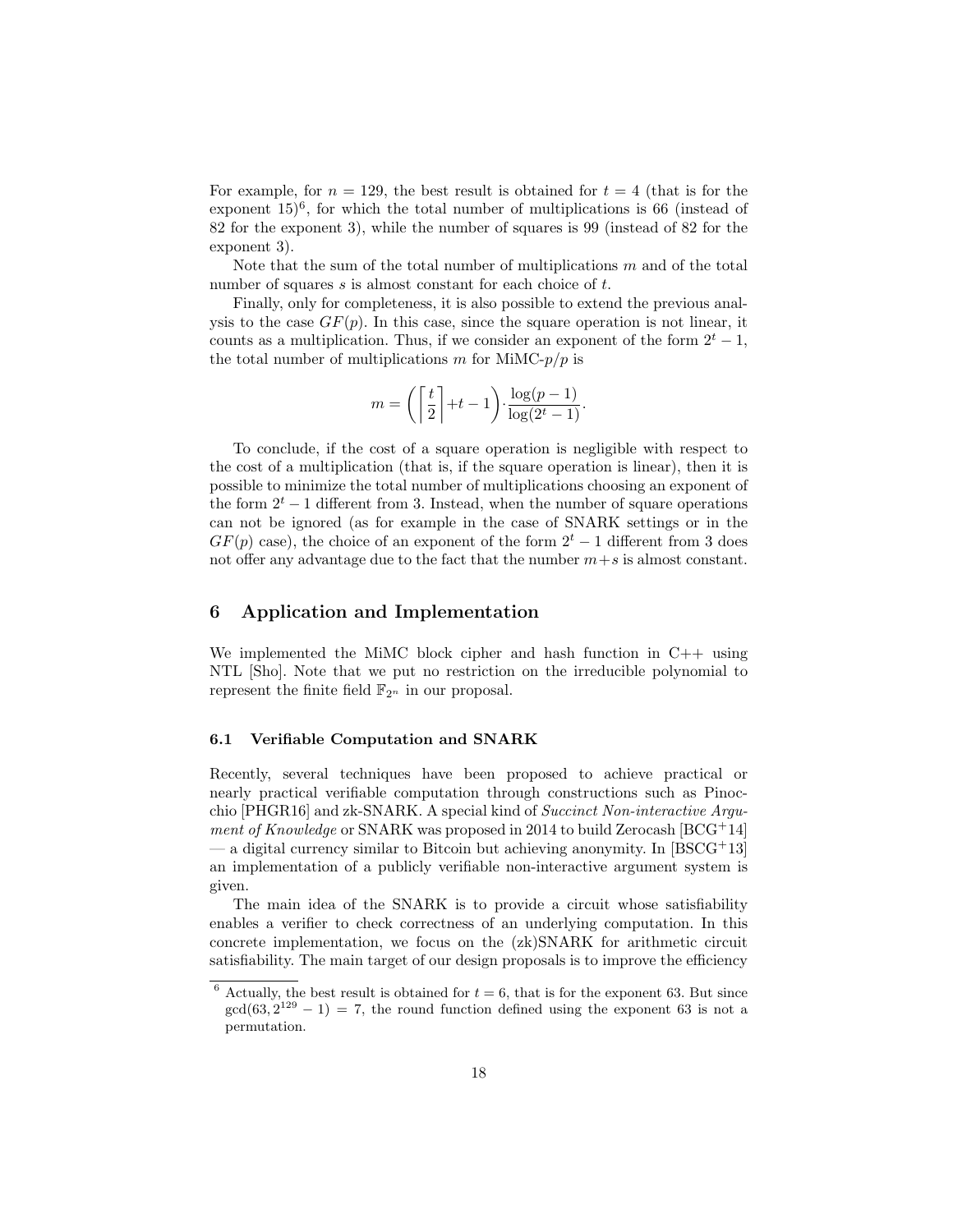of (zk)SNARK when they are used as cryptographic primitives in a SNARK setting.

An  $\mathbb{F}\text{-arithmetic circuit takes input from the field } \mathbb{F}$  and its gates produce output in F. Also the circuits considered here consist of bilinear gates only. Arithmetic circuit satisfiability (ACS) is defined as follows:

**Definition 1.** The ACS problem of an F-arithmetic circuit  $C : \mathbb{F}^n \times \mathbb{F}^h \to \mathbb{F}^l$ is depicted by the relation  $\mathcal{R} = \{(x, a) \in \mathbb{F}^n \times \mathbb{F}^h : C(x, a) = 0^l\}$  such that its language is  $L = \{x \in \mathbb{F}^n : \exists a \in \mathbb{F}^h \text{ s.t } \mathcal{C}(x, a) = 0^l\}.$ 

Since the circuit consists of bilinear gates only, we aim to minimize the number of NLM or field multiplications in our design. The addition in the field, which is the same as bitwise XOR, is a comparatively less expensive operation. The SNARK algorithm generates the proof for satisfiability of a system of rank-1 quadratic constraints over a finite field. This system of constraints is defined as below.

**Definition 2.** A system of rank-1 quadratic equations over a field  $\mathbb{F}$  is a sequence of tuples  $((A_i, B_i, C_i), n)$  for  $i = 1, ..., N_c$  and  $A_i, B_i, C_i \in \mathbb{F}^{1+N'}$  such that  $n \leq N'$ . This system is satisfiable with an input  $x \in \mathbb{F}^n$  if there is a witness  $w \in \mathbb{F}^{\overline{N'}}$  such that

$$
\langle A_i, w \rangle \cdot \langle B_i, w \rangle = \langle C_i, w \rangle \quad \forall i = 1, \dots, N_c
$$

Here  $N_c$  is the number of constraints and  $N'$  is the number of variables.

The number of such constraints contributes to the efficiency of the SNARK algorithm. From the above definition it is also clear that in a SNARK setting over  $\mathbb{F}_{2^m}$  we can not ignore the squaring as linear operation.

MiMC in the SNARK setting. In MiMC, each round can be expressed with the following equations

$$
X + \underbrace{k_i + C_i}_{\alpha} + U = 0 \tag{2}
$$

$$
U \cdot U = Y \tag{3}
$$

 $Y \cdot U = Z$  (4)

where  $k_i$ ,  $C_i$  are the round key and constants respectively. Note that the above 3 equations can be combined to form one rank-1 quadratic constraint (as in definition 2)

$$
(X + \alpha)(X + \alpha + Y) = Y + Z \tag{5}
$$

For the MiMCHash the round key is fixed to a constant hence  $\alpha$  can be treated as a constant in this equation. Note that the number of witness per round of MiMC is 2. Therefore the total number of witness for the fixed key permutation is  $2 \cdot R$ , where  $R \approx \frac{n}{\log 3}$  is the number of rounds and n is the block size.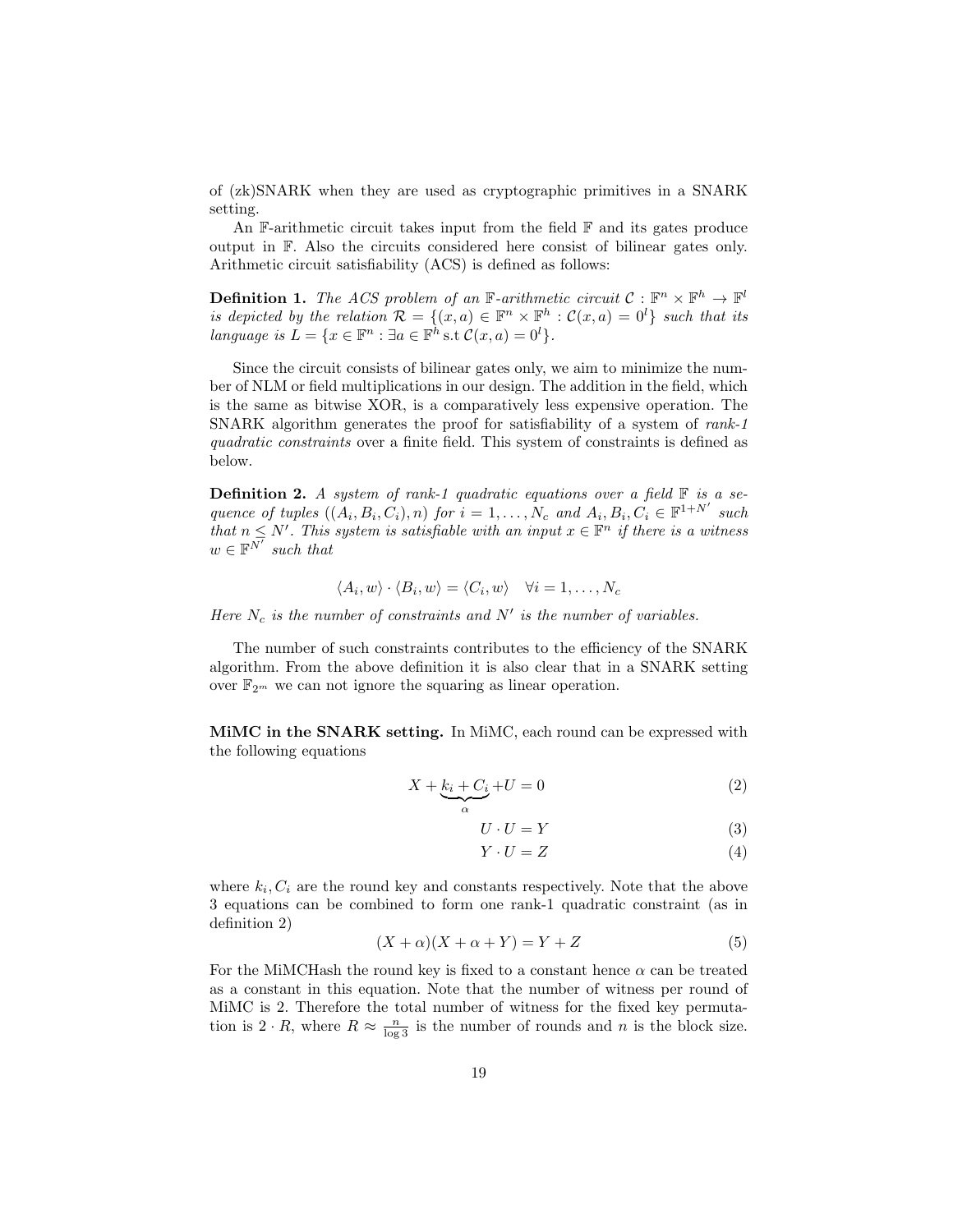The witness generation requires one constant addition (XOR) and two multiplications in the corresponding field. The complexity of the prover algorithm of SNARK (appendix E in [BSCG+13]) is dominated by  $O(N_c \log N_c)$  where  $N_c$  is the number of rank-1 constraints.

LowMC in the SNARK setting. In LowMC, each round consists of Sbox (3 bit), matrix multiplication (over  $\mathbb{F}_2$ ), round key and constant addition (XOR). Each 3-bit Sbox application can be written as

$$
b \cdot c = a + z_1 \tag{6}
$$

$$
a \cdot (c+1) = b + z_2 \tag{7}
$$

$$
a \cdot (b+1) = b + c + z_3 \tag{8}
$$

The above three equations can be combined to form 2 rank-1 constraints as following

$$
b \cdot c = a + z_1 \tag{9}
$$

$$
a \cdot (b + c) = c + z_2 + z_3 \tag{10}
$$

The witness generation for each Sbox requires 3 multiplications and 6 additions (out of which 2 are constant additions) over  $\mathbb{F}_2$ . In each round there are m Sboxes. Hence per round the witness generation process will require 3m multiplications and 6m (2m of them are constant addition) additions per round. Suppose  $N_b$  is the block size of the permutation. Then there will be approximately  $(l-1) \cdot N_b$ additions over  $\mathbb{F}_2$  due to linear layer of LowMC in each round, where l is the average number of non-zero entries in each row of the random matrix of the linear layer. Also there will be  $N_b$  constant additions over  $\mathbb{F}_2$  which is due to round constant and key addition. The total number of rank-1 constraints for R rounds of LowMC will be  $R \cdot 2m$ .

Note that the number of additions are much more in comparison with the number of multiplication over  $\mathbb{F}_2$ .

Remark 1. For the MiMC permutation, the operations are performed over a larger field e.g  $\mathbb{F}_{2^{1025}}$ . Indeed the cost of a single multiplication is higher in the larger field compared to a multiplication over  $\mathbb{F}_2$ . Moreover, the number of additions are significantly more than the number of multiplications (see Table 3). Although in the cost model the cost of addition is much less than the cost of multiplication, very large number of additions over  $\mathbb{F}_2$  brings down the efficiency of LowMC in SNARK setting in comparison to MiMC. On the other hand, in MiMC the number of addition per round is one which is the minimum possible.

Experimental results. Following the libsnark [Lab] implementation we have implemented a prototype of SNARK for generating the circuit and witness for MiMC permutation for different block sizes and MiMCHash-256. One important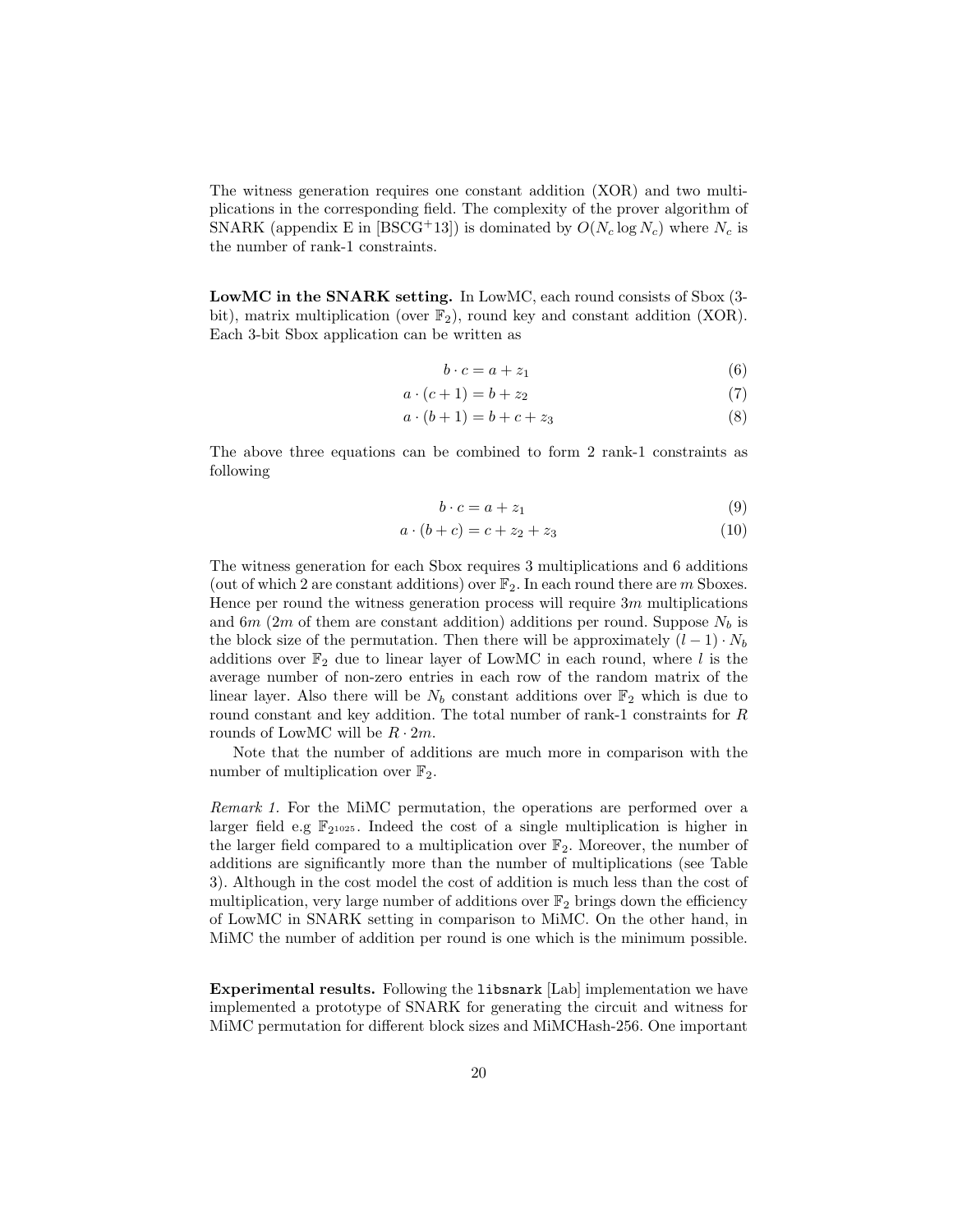target application of MiMC is SNARK or SNARK like algorithms. We have measured the time taken by MiMCHash for processing a single block and compared it with the time taken by SHA-256 using the libsnark implementation.

For processing a single block i.e for hashing a single block message our MiMC implementation in the SNARK setting requires  $\approx 7.8$  milliseconds to generate the arithmetic circuit and witness while SHA-256 takes  $\approx 73$  milliseconds.

Since LowMC was designed for MPC/ZK applications we have also implemented it in the SNARK setting. A comparison of LowMC with MiMC is given in Table 3.

|                       | MiMC              | LowMC              |                     |
|-----------------------|-------------------|--------------------|---------------------|
|                       |                   | $R=16$             | $R=55$              |
|                       |                   | $m=196$            | $m=20$              |
| total time            | 7.8 <sub>ms</sub> | 90.3ms             | 271.2ms             |
| constraint generation | 6.3 <sub>ms</sub> | 13.5 <sub>ms</sub> | 9.2ms               |
| witness generation    | 1.5 <sub>ms</sub> | 76.8 <sub>ms</sub> | 262.0 <sub>ms</sub> |
| $\#$ addition         | 646               | 8420888            | 28894643            |
| $\#$ multiplication   | 1293              | 9408               | 3300                |
| $#$ rank-1 constraint | 646               | 4704               | 2200                |

Table 3: Comparison of LowMC and MiMC with block size 1025 and the corresponding parameters for LowMC. For all implementations we have used the  $-03$ optimize option of the gcc compiler. Number of rounds and number of Sboxes per round are denoted as R and m respectively.

If we intend to use the LowMC permutation to construct a hash function using Sponge mode then the block size of LowMC should be 1025 bit for achieving the same security level as SHA-256 or MiMCHash-256. We have implemented LowMC with the updated parameter-set v2 from  $ARS<sup>+</sup>16$  with this block size and two possible choices for the parameters  $(R, m)$ , where R and m are number of rounds and number of Sbox per round respectively. One is minimizing the number of rounds for the given block size and security requirements, the other one is minimizing the number of ANDs/bit. Both are derived from the round formula given in  $[ARS<sup>+</sup>16]$ .

For all field operations we have used the NTL library together with the  $gf2x$ library. All computations were carried out on an Intel Core i7 2.10GHz processor with 16GB memory and we took the average over  $\approx 2000$  repetitions. As a design with an unusual imbalance between ANDs and XORs, the comparison with LowMC variants is interesting as it gives an example where the number multiplications alone can no longer be used as a hint for the eventual performance. Where the round-minimized LowMC variant is more than 10 times slower with about 8 times more multiplications, reducing the number of ANDs in the other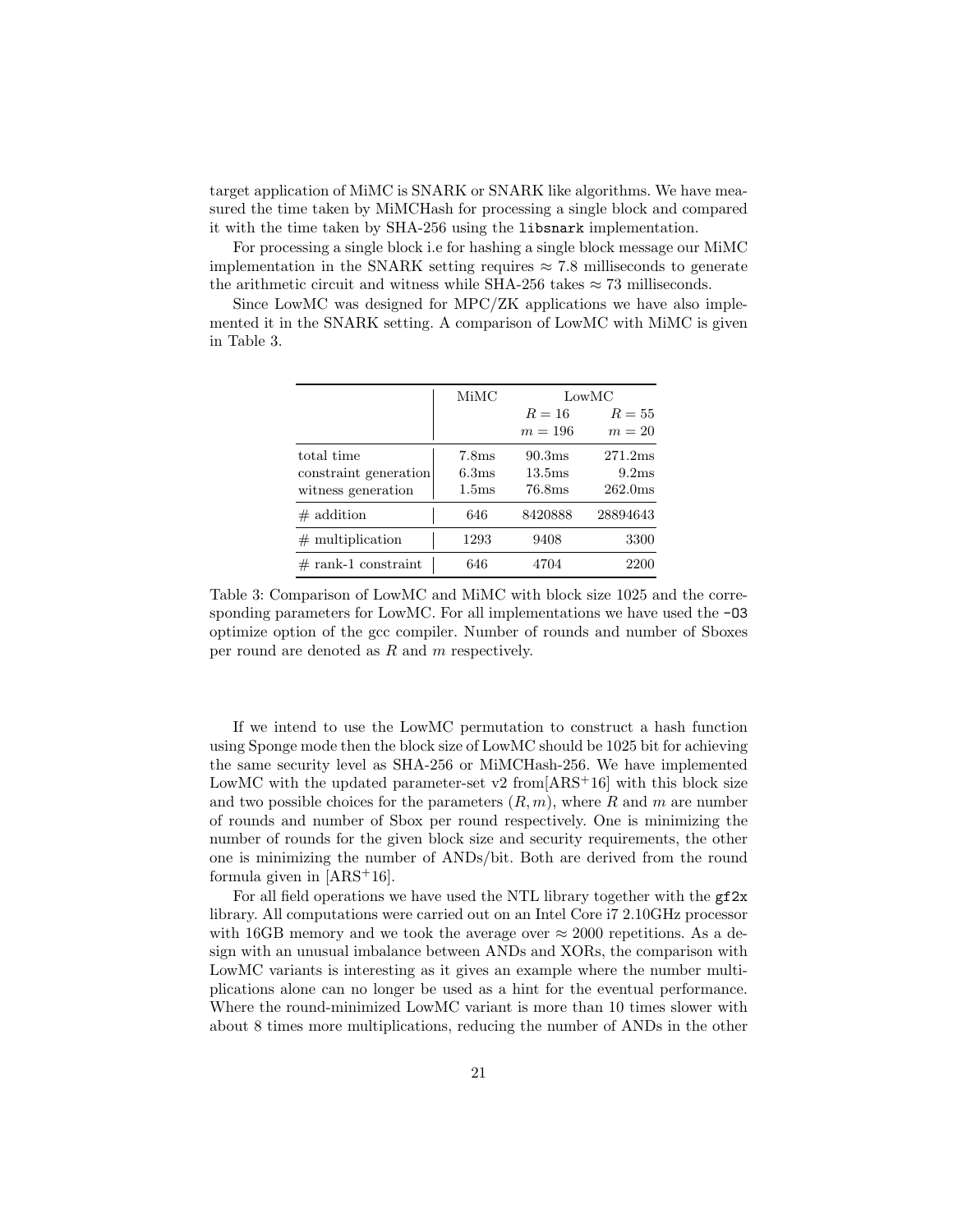LowMC variant at the expense of many more rounds does not have the expected effect: The runtime grows again. The reason is the huge amount of XOR computations whose cost is clearly are no longer negligible. This shows the limits of a simplified metric that focuses on AND gates (or multiplication gates) also.

More descriptions of the implementations can be found in the supplementary material in Section C. All implementations in  $C++$  can be found on  $https:$ //github.com/byt3bit/mimc\_snark.git.

#### 6.2 Direct implementation

For the sake of completeness we provide a brief discussion of the complexity for the direct implementation MiMC, but stress that it has limited impact on the performance on our target platforms. Each round of  $M \in \mathbb{R}^n$  performs one multiplication in the field  $\mathbb{F}_{2^n}$ . For the considered values of n this computation of  $x^3$  becomes computationally expensive, since it is not feasible to use the efficient lookup table method even for  $n = 32,64$ .

The evaluation of  $x^3$  can be reduced to field multiplication. Since the problem is frequently encountered in many public-key cryptographic algorithms and protocols, efficient field multiplication is a well studied area in the literature. One strategy for efficient field multiplication is to use lookup tables. Indeed, several algorithms [GP97,DWBV+96,HMV93] are proposed in the literature which use precomputed lookup tables to improve the efficiency of finite field multiplication. We briefly describe the complexity for evaluating the monomial using several algorithms from the literature.

|         | Number of Instructions                                                                           | Look-up Table  |                                               |
|---------|--------------------------------------------------------------------------------------------------|----------------|-----------------------------------------------|
|         | ADD, SUB, SHIFT, AND<br><b>XOR</b>                                                               |                | Bit size No. of Access                        |
| [HMV93] | $2q^2$<br>$g^2(\frac{3}{2}$ –<br>$\frac{1}{2(2^b-1)}$                                            | $2b2^b$        | $3q^2$                                        |
| [GP97]  | $6q^{\log 3} - 8 \cdot q + 2$<br>$a^{\log 3}$                                                    | $2b2^b$        | $3q^{\log 3}$                                 |
| [KA98]  | $4a^2$                                                                                           | $(2b-1)2^{2b}$ | $2g^2 + g$                                    |
| [Has00] | $\left(\frac{1}{2}(g+1)(b+3)-4\right)\left[\frac{n}{w}\right](g-1)\left[\frac{n}{w}\right]+4g-2$ |                | $(b+d)2^b$ $(g-1)\lceil \frac{b+d}{w} \rceil$ |

Table 4: Complexities of different algorithms for implementing field multiplications

In all lookup-table based multiplication algorithms above, b is the size of the internal data path of the processor. Any element in  $\mathbb{F}_{2^n}$  is partitioned as a collection into g groups each having b bits. If  $n$  is not a multiple of b then the most significant group will contain n (mod b) bits. Note that the algorithm in  $[HMV93]$  requires *n* to be multiple of *b*. Furthermore, *d* denotes the degree of the second highest monomial (with non-zero coefficient) in the irreducible polynomial that defines the field  $\mathbb{F}_{2^n}$  and w denotes the word size of processor. The resources of a processor are optimally utilized when  $b = w$ . For example in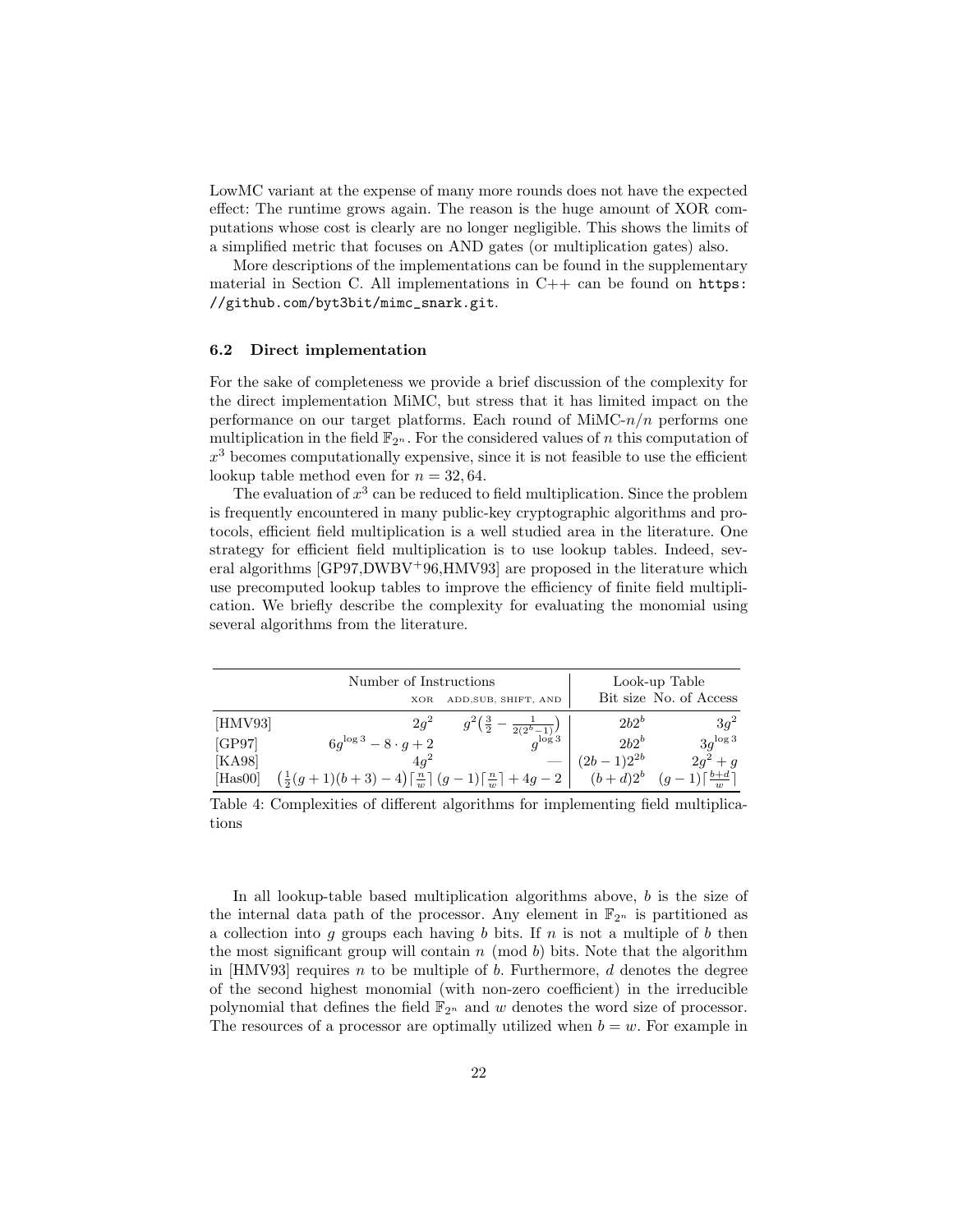a 32 bit processor two polynomials can be added using  $\lceil \frac{n}{32} \rceil$  XOR instructions. However choosing  $b = w$  in this case increases the size of the lookup table to  $2<sup>5</sup>$ GB for the algorithms from [HMV93, GP97]. On the other hand choosing  $b < w$ may imply lower utilization of processor's resources. The algorithm described in  $[Has00]$  proposes a better utilization of resources when a small value of b is chosen to keep the size of the lookup table sufficiently small. Also, this algorithm does not require n to be multiple of b.

## 6.3 Generic masking against side-channel attack

Side-channel attacks exploit different types of physical leakage of information e.g. power consumption or EM emanations during the execution of cryptographic algorithms on a device for recovering sensitive variables (e.g. secret key). Masking is a well known technique to prevent implementations of cryptographic algorithms from such attacks. Most of the masking schemes usually protect an implementation against first-order attacks. Over the past years several higher-order side-channel attacks were proposed and demonstrated successfully against many well-known cryptographic algorithms. Higher order masking schemes are useful to protect a cryptographic algorithm against such attacks.

In a higher order masking scheme a sensitive variable (e.g. variables involving secret keys) is split into  $t+1$  shares where t is known as the order of masking. It has been shown that the complexity of side-channel attacks increases exponentially with the masking order.

In FSE 2012 a generic higher order masking scheme [CGP+12] was proposed by Carlet, Goubin, Prouff, Quisquater and Rivain. For masking an S-box using CGPQR scheme we need to consider the polynomial corresponding to the S-box, which can be easily computed from the S-box table using Lagrange's theorem in a field  $\mathbb{F}_{2^n}$ . In CGPQR masking scheme evaluation of this polynomial is protected against higher order attacks. For example, let  $x$  be secret variable for which we evaluate a function  $f(x)$ . Let  $x_0, x_1, \ldots, x_t$  are the  $t + 1$  shares corresponding to this variable such that  $x = \bigoplus_{i=0}^{t} x_i$ . Any linear function  $\ell(x)$  is easy to mask since  $\ell(x) = \ell(x_0) \oplus \ldots \oplus \ell(x_t)$ . However masking a non-linear function is not as easy as linear or affine functions.

The operations necessary for evaluating a polynomial in  $\mathbb{F}_{2^n}$  are addition, multiplication by a scalar, squaring and regular multiplication. For tth order masking any affine and linear operation in  $\mathbb{F}_{2^n}$  requires  $\mathcal{O}(t)$  logical operations, whereas regular multiplication requires  $\mathcal{O}(t^2)$  logical operations. Hence regular multiplication is significant operation in CGPQR masking scheme and its efficiency can be increased by minimizing the number of regular multiplications in a field for a cryptographic algorithm.

MiMC is constructed using a monomial  $x^3$  in  $\mathbb{F}_{2^n}$ . Evaluation of this monomial in each round requires only one multiplication and hence is optimized for CGPQR higher order masking scheme.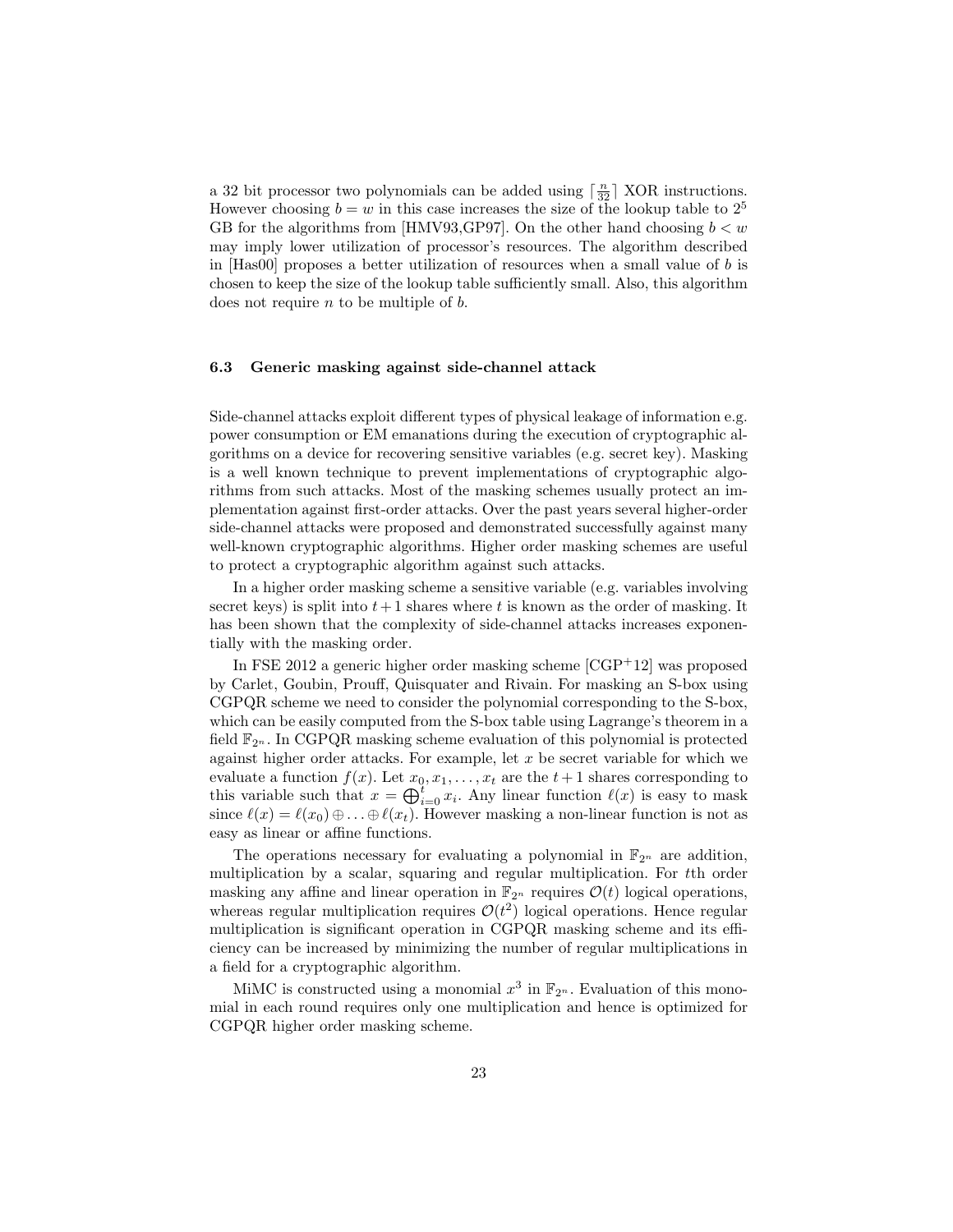# 7 Conclusions

We have reconsidered a 20-year old cipher design idea, given a thorough security analysis, and demonstrated that it can be very competitive in emerging new applications of symmetric cryptography: SNARKs. It might seem that the usefulness of the design is limited to this setting, as the number of rounds is high compared to other more "traditional" designs for symmetric primitives. However there is evidence that the opposite is true, which was recently discovered in a follow-up work  $[GRR+16]$ . Due to its very simple design and despite the high number of rounds, it also turned out to be very competitive in a very different application setting: The currently fastest known MPC protocols with security against active adversaries. This clearly shows that there is a good use-case for designs which work natively in  $GF(p)$ , and we hope that MiMC can inspire more design proposals and cryptanalysis in this direction.

Acknowledgements We thank Alessandro Chiesa, Eran Tromer and Madars Virza for helpful discussions on SNARKs. The work in this paper has been partially supported by the Austrian Science Fund (project P26494-N15). Albrecht was supported by EPSRC grant EP/L018543/1 "Multilinear Maps in Cryptography".

# References

| $[A\AA BL12]$        | Mohamed Ahmed Abdelraheem, Martin Agren, Peter Beelen, and Gregor          |
|----------------------|----------------------------------------------------------------------------|
|                      | Leander. On the distribution of linear biases: Three instructive exam-     |
|                      | ples. In Reihaneh Safavi-Naini and Ran Canetti, editors, CRYPTO 2012,      |
|                      | volume 7417 of LNCS, pages 50–67. Springer, Heidelberg, August 2012.       |
| $[ADL+08]$           | Yuriy Arbitman, Gil Dogon, Vadim Lyubashevsky, Daniele Micciancio,         |
|                      | Chris Peikert, and Alon Rosen. Swifftx: A proposal for the sha-3 standard. |
|                      | Submission to NIST, 2008.                                                  |
| $\text{[\AA HJM11]}$ | Martin Ägren, Martin Hell, Thomas Johansson, and Willi Meier. Grain-       |
|                      | 128a: a new version of grain-128 with optional authentication. $IJWMC$ ,   |
|                      | $5(1):48-59, 2011.$                                                        |
| [Ajt96]              | Miklós Ajtai. Generating hard instances of lattice problems (extended      |
|                      | abstract). In 28th ACM STOC, pages 99–108. ACM Press, May 1996.            |
| $[ARS+15]$           | Martin R. Albrecht, Christian Rechberger, Thomas Schneider, Tyge           |
|                      | Tiessen, and Michael Zohner. Ciphers for MPC and FHE. In Elisabeth Os-     |
|                      | wald and Marc Fischlin, editors, Advances in Cryptology - EUROCRYPT        |
|                      | 2015, volume 9056 of Lecture Notes in Computer Science, pages 430–454.     |
|                      | Springer, 2015.                                                            |
| $[ARS+16]$           | Martin R. Albrecht, Christian Rechberger, Thomas Schneider, Tyge           |
|                      | Tiessen, and Michael Zohner. Ciphers for MPC and FHE. Cryptology           |
|                      | ePrint Archive, Report 2016, 2016. http://eprint.iacr.org/.                |
| $[BBL+15]$           | Abhishek Banerjee, Hai Brenner, Gaëtan Leurent, Chris Peikert, and Alon    |
|                      | Rosen. SPRING: Fast pseudorandom functions from rounded ring prod-         |
|                      | ucts. In Carlos Cid and Christian Rechberger, editors, FSE 2014, volume    |
|                      | 8540 of <i>LNCS</i> , pages 38–57. Springer, Heidelberg, March 2015.       |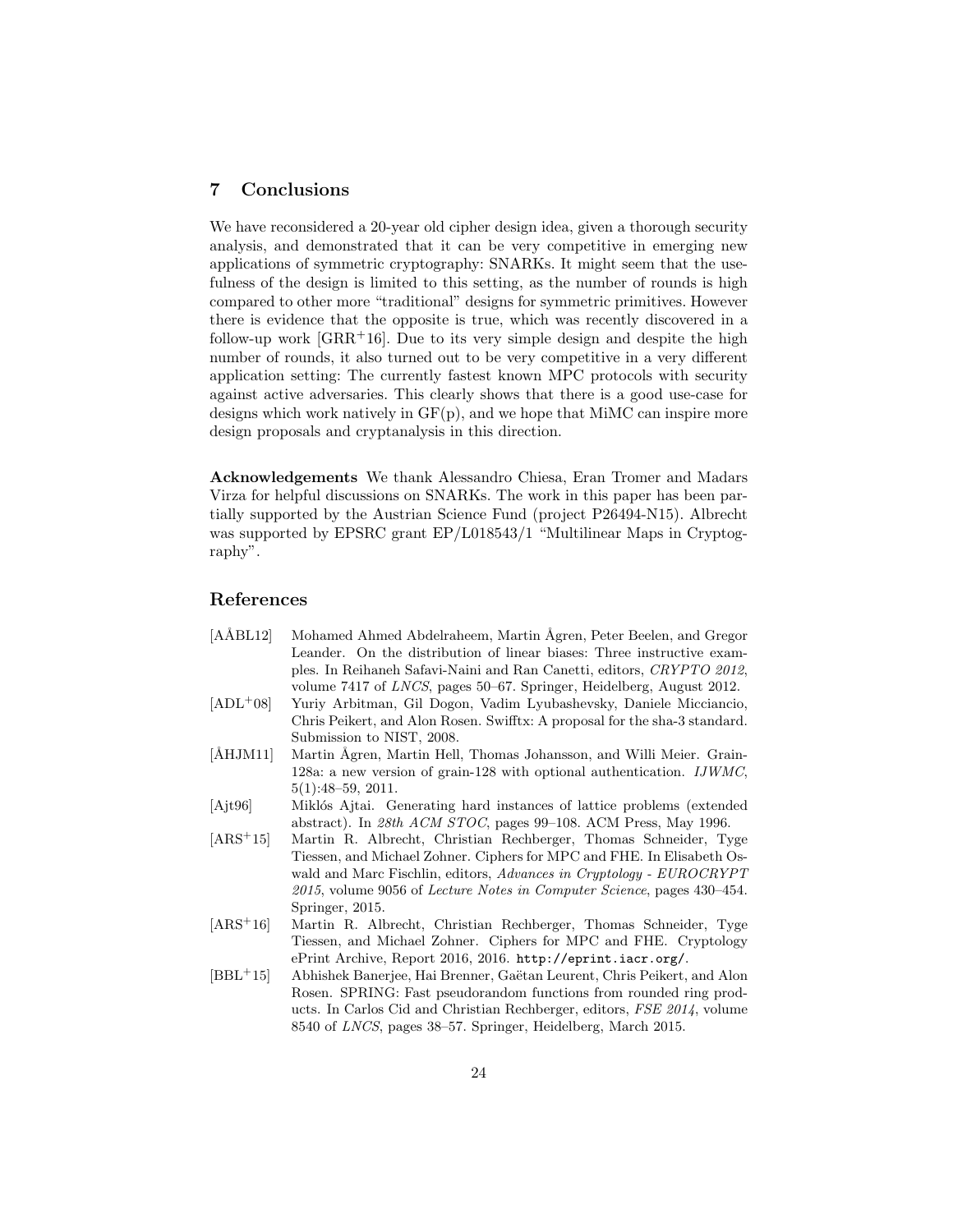- [BCG<sup>+</sup>14] Eli Ben-Sasson, Alessandro Chiesa, Christina Garman, Matthew Green, Ian Miers, Eran Tromer, and Madars Virza. Zerocash: Decentralized Anonymous Payments from Bitcoin. In 2014 IEEE Symposium on Security and Privacy, SP 2014, Berkeley, CA, USA, May 18-21, 2014, pages 459–474. IEEE Computer Society, 2014.
- [BDPA08] Guido Bertoni, Joan Daemen, Michael Peeters, and Gilles Van Assche. On the indifferentiability of the sponge construction. In Nigel P. Smart, editor, Advances in Cryptology - EUROCRYPT 2008, volume 4965 of Lecture Notes in Computer Science, pages 181–197. Springer, 2008.
- [BFS14] Magali Bardet, Jean-Charles Faugère, and Bruno Salvy. On the Complexity of the F5 Gröbner basis Algorithm. Journal of Symbolic Computation, pages 1–24, September 2014. 24 pages.
- [BKW93] T. Becker, H. Kredel, and V. Weispfenning. Gröbner bases: a computational approach to commutative algebra. Springer-Verlag, 1993.
- [BMP13] Joan Boyar, Philip Matthews, and René Peralta. Logic minimization techniques with applications to cryptology. Journal of Cryptology, 26(2):280– 312, 2013.
- [BP12] Joan Boyar and Ren´e Peralta. A small depth-16 circuit for the AES Sbox. In Information Security and Privacy Conference (SEC), volume 376 of IFIP Advances in Information and Communication Technology, pages 287–298. Springer, 2012.
- [BSCG<sup>+</sup>13] Eli Ben-Sasson, Alessandro Chiesa, Daniel Genkin, Eran Tromer, and Madars Virza. SNARKs for C: Verifying program executions succinctly and in zero knowledge. In Ran Canetti and Juan A. Garay, editors, CRYPTO 2013, Part II, volume 8043 of LNCS, pages 90–108. Springer, Heidelberg, August 2013.
- [BSS<sup>+</sup>13] Ray Beaulieu, Douglas Shors, Jason Smith, Stefan Treatman-Clark, Bryan Weeks, and Louis Wingers. The SIMON and SPECK Families of Lightweight Block Ciphers. Cryptology ePrint Archive, Report 2013/404, 2013. http://eprint.iacr.org/2013/404.
- [Can97] Anne Canteaut. Differential cryptanalysis of Feistel ciphers and differentially δ-uniform mappings. In Workshop on Selected Areas in Cryptography, SAC '97, Workshop Record, pages 172–184, 1997.
- [CCF<sup>+</sup>16] Anne Canteaut, Sergiu Carpov, Caroline Fontaine, Tancrède Lepoint, María Naya-Plasencia, Pascal Paillier, and Renaud Sirdey. Stream ciphers: A Practical Solution for Efficient Homomorphic-Ciphertext Compression. To appear in Proceedings of FSE 2016, available on Cryptology ePrint Archive, Report 2015/113, 2016. http://eprint.iacr.org/.
- [CFH<sup>+</sup>15] Craig Costello, Cédric Fournet, Jon Howell, Markulf Kohlweiss, Benjamin Kreuter, Michael Naehrig, Bryan Parno, and Samee Zahur. Geppetto: Versatile verifiable computation. In 2015 IEEE Symposium on Security and Privacy, SP 2015, pages 253–270. IEEE Computer Society, 2015.
- [CGP<sup>+</sup>12] Claude Carlet, Louis Goubin, Emmanuel Prouff, Michaël Quisquater, and Matthieu Rivain. Higher-order masking schemes for s-boxes. In Anne Canteaut, editor, Fast Software Encryption - 19th International Workshop, FSE 2012, volume 7549 of Lecture Notes in Computer Science, pages 366–384. Springer, 2012.
- [CP08] Christophe De Cannière and Bart Preneel. Trivium. In Matthew J. B. Robshaw and Olivier Billet, editors, New Stream Cipher Designs - The eSTREAM Finalists, volume 4986 of Lecture Notes in Computer Science, pages 244–266. Springer, 2008.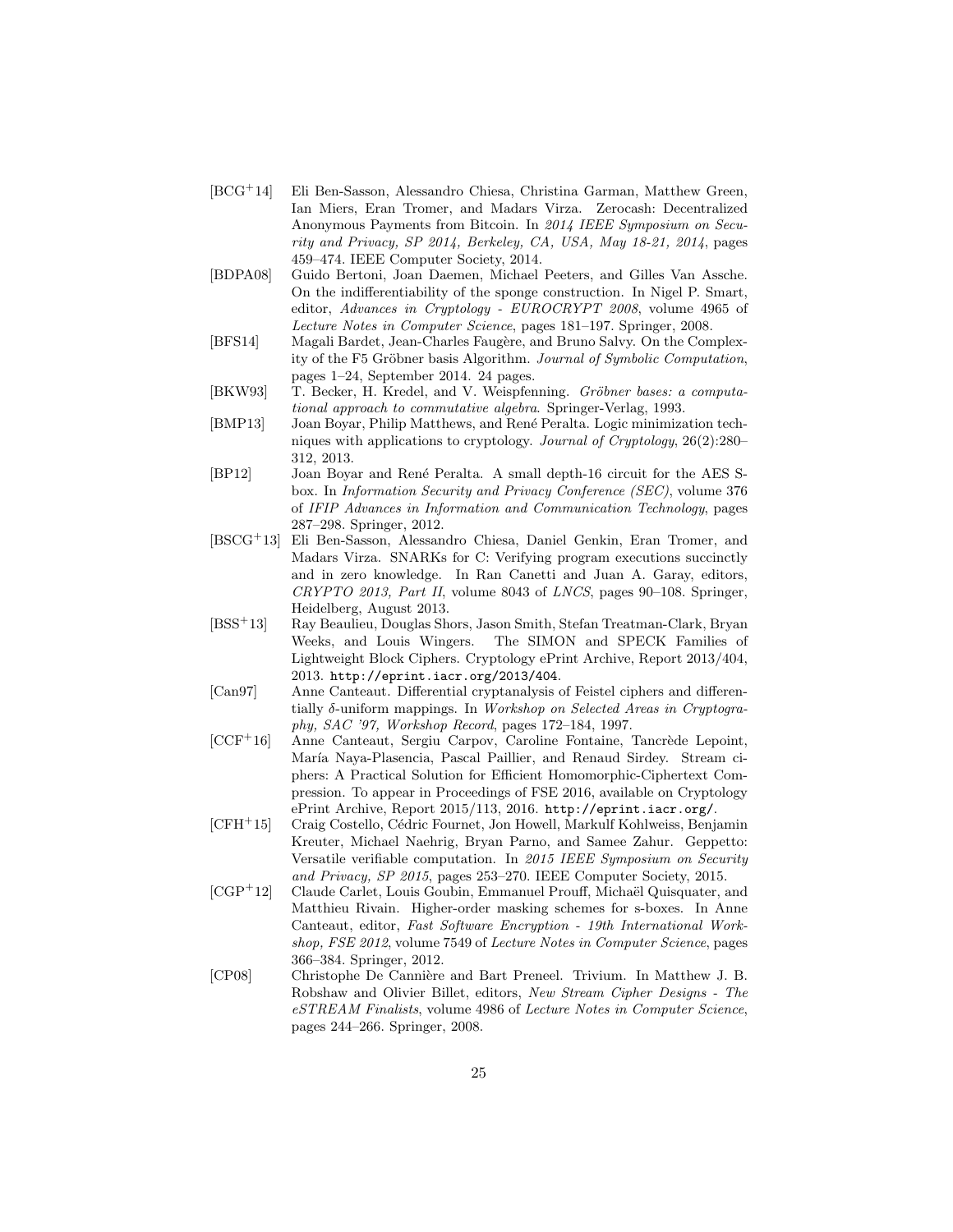- [DPVAR00] Joan Daemen, Michaël Peeters, Gilles Van Assche, and Vincent Rijmen. Nessie proposal: Noekeon. In First Open NESSIE Workshop, 2000.
- [DWBV<sup>+</sup>96] Erik De Win, Antoon Bosselaers, Servaas Vandenberghe, Peter De Gersem, and Joos Vandewalle. A fast software implementation for arithmetic operations in gf(2n). In Kwangjo Kim and Tsutomu Matsumoto, editors, Advances in Cryptology — ASIACRYPT '96, volume 1163 of Lecture Notes in Computer Science, pages 65–76. Springer Berlin Heidelberg, 1996.
- [ENI13] ENISA. Algorithms, key sizes and parameters report 2013 recommendations. Technical report, European Union Agency for Network and Information Security, October 2013.
- [GLSV14] Vicente Grosso, Gaëtan Leurent, François-Xavier Standaert, and Kerem Varici. LS-designs: Bitslice encryption for efficient masked software implementations. In Fast Software Encryption (FSE), LNCS. Springer, 2014. To appear.
- [GP97] Jorge Guajardo and Christof Paar. Efficient algorithms for elliptic curve cryptosystems. In Jr. Kaliski, BurtonS., editor, Advances in Cryptology CRYPTO '97, volume 1294 of Lecture Notes in Computer Science, pages 342–356. Springer Berlin Heidelberg, 1997.
- [GRR<sup>+</sup>16] Lorenzo Grassi, Christian Rechberger, Dragos Rotaru, Peter Scholl, and Nigel Smart. MPC-Friendly Symmetric Key Primitives. Cryptology ePrint Archive, Report 2016, 2016. http://eprint.iacr.org/.
- [Has00] M. Anwarul Hasan. Look-up table-based large finite field multiplication in memory constrained cryptosystems. IEEE Trans. Comput., 49(7):749– 758, July 2000.
- [HMV93] Greg Harper, Alfred Menezes, and Scott Vanstone. Public-key cryptosystems with very small key lengths. In RainerA. Rueppel, editor, Advances in Cryptology — EUROCRYPT' 92, volume 658 of Lecture Notes in Computer Science, pages 163–173. Springer Berlin Heidelberg, 1993.
- [JK97] Thomas Jakobsen and Lars R. Knudsen. The interpolation attack on block ciphers. In Eli Biham, editor, Fast Software Encryption, volume 1267 of Lecture Notes in Computer Science, pages 28–40. Springer Berlin Heidelberg, 1997.
- [KA98] Cetin K. Koc and Tolga Acar. Montgomery Multiplication in GF(2k). Designs, Codes and Cryptography, 14(1):57–69, 1998.
- [KN95] Lars R. Knudsen and Kaisa Nyberg. Provable security against a differential attack. Journal of Cryptology, 8(1):27–37, 1995.
- [KR11] Lars R. Knudsen and Matthew Robshaw. The Block Cipher Companion. Information Security and Cryptography. Springer, 2011.
- [Lab] SCIPR Lab. libsnark. https://github.com/scipr-lab/libsnark.
- [LMPR08] Vadim Lyubashevsky, Daniele Micciancio, Chris Peikert, and Alon Rosen. SWIFFT: A modest proposal for FFT hashing. In Kaisa Nyberg, editor, FSE 2008, volume 5086 of LNCS, pages 54–72. Springer, Heidelberg, February 2008.
- [LMS13] Romain Lebreton, Esmaeil Mehrabi, and Éric Schost. On the complexity of solving bivariate systems: the case of non-singular solutions. In Manuel Kauers, editor, International Symposium on Symbolic and Algebraic Computation, ISSAC'13, Boston, MA, USA, June 26-29, 2013, pages 251–258. ACM, 2013.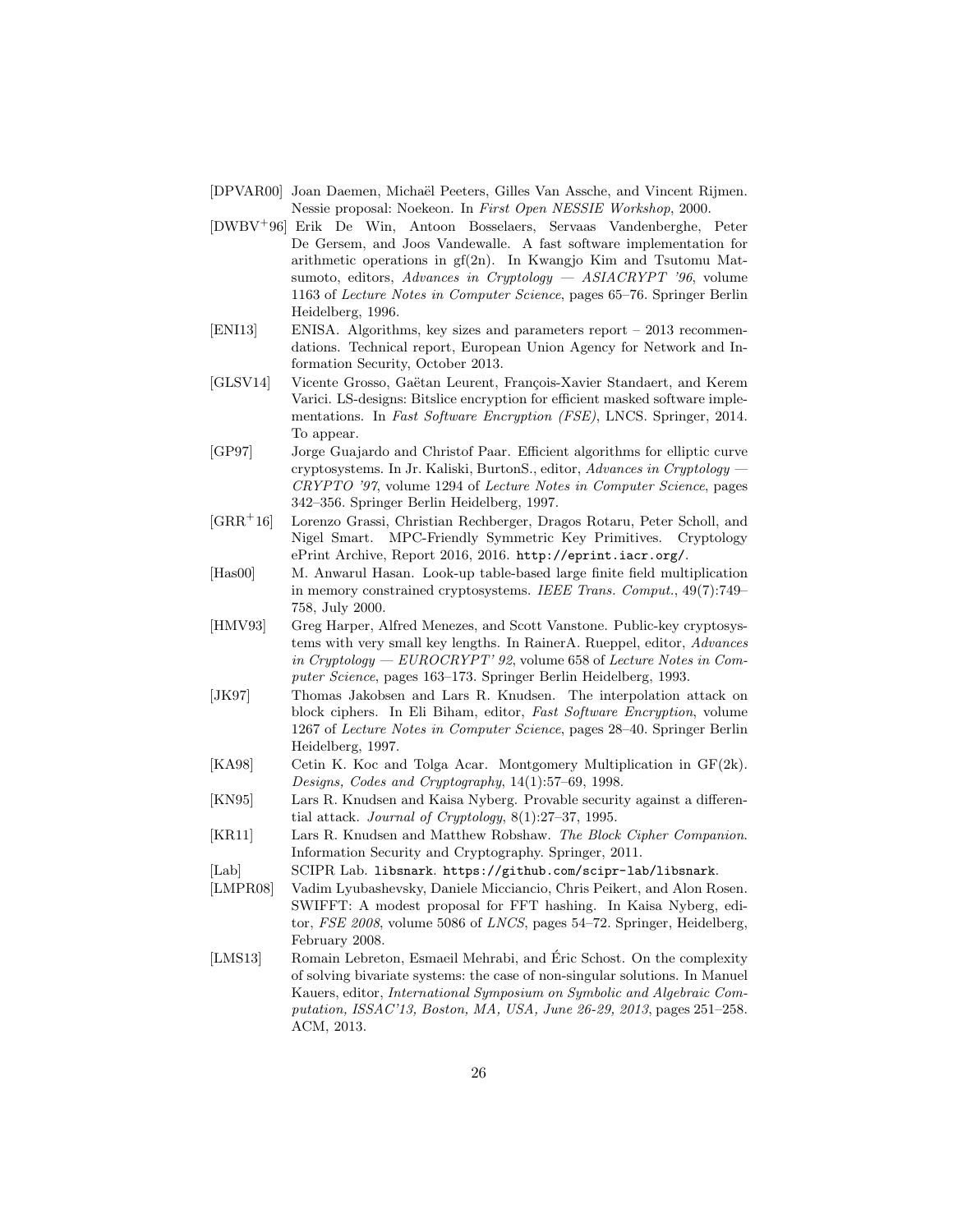- [MJSC16] Pierrick Méaux, Anthony Journault, François-Xavier Standaert, and Claude Carlet. Towards Stream Ciphers for Efficient FHE with Low-Noise Ciphertexts. In Marc Fischlin and Jean-Sébastien Coron, editors, EUROCRYPT 2016, volume 9665 of Lecture Notes in Computer Science, pages 311–343. Springer, 2016.
- [MVO96] Alfred J. Menezes, Scott A. Vanstone, and Paul C. Van Oorschot. Handbook of Applied Cryptography. CRC Press, Inc., Boca Raton, FL, USA, 1st edition, 1996.
- [NIS14] NIST. DRAFT FIPS PUB 202, SHA-3 Standard: Permutation-Based Hash and Extendable-Output Functions, 2014.
- [NR97] Moni Naor and Omer Reingold. Number-theoretic constructions of efficient pseudo-random functions. In 38th Annual Symposium on Foundations of Computer Science, FOCS '97, pages 458–467. IEEE Computer Society, 1997.
- [Nyb94] Kaisa Nyberg. Differentially uniform mappings for cryptography. In Tor Helleseth, editor, Advances in Cryptology —  $EUROCRYPT$  '93, volume 765 of Lecture Notes in Computer Science, pages 55–64. Springer Berlin Heidelberg, 1994.
- [PH78] Stephen C. Pohlig and Martin E. Hellman. An improved algorithm for computing logarithms over gf(p) and its cryptographic significance (corresp.). IEEE Transactions on Information Theory, 24(1):106–110, 1978.
- [PHGR16] Bryan Parno, Jon Howell, Craig Gentry, and Mariana Raykova. Pinocchio: nearly practical verifiable computation. Commun. ACM, 59(2):103-112, 2016.
- [Sho] V. Shoup. Number theory library 5.5.2 (ntl) for c++. http://www.shoup. net/ntl/.
- [Sto85] H-J Stoss. The complexity of evaluating interpolation polynomials. Theoretical computer science, 41:319–323, 1985.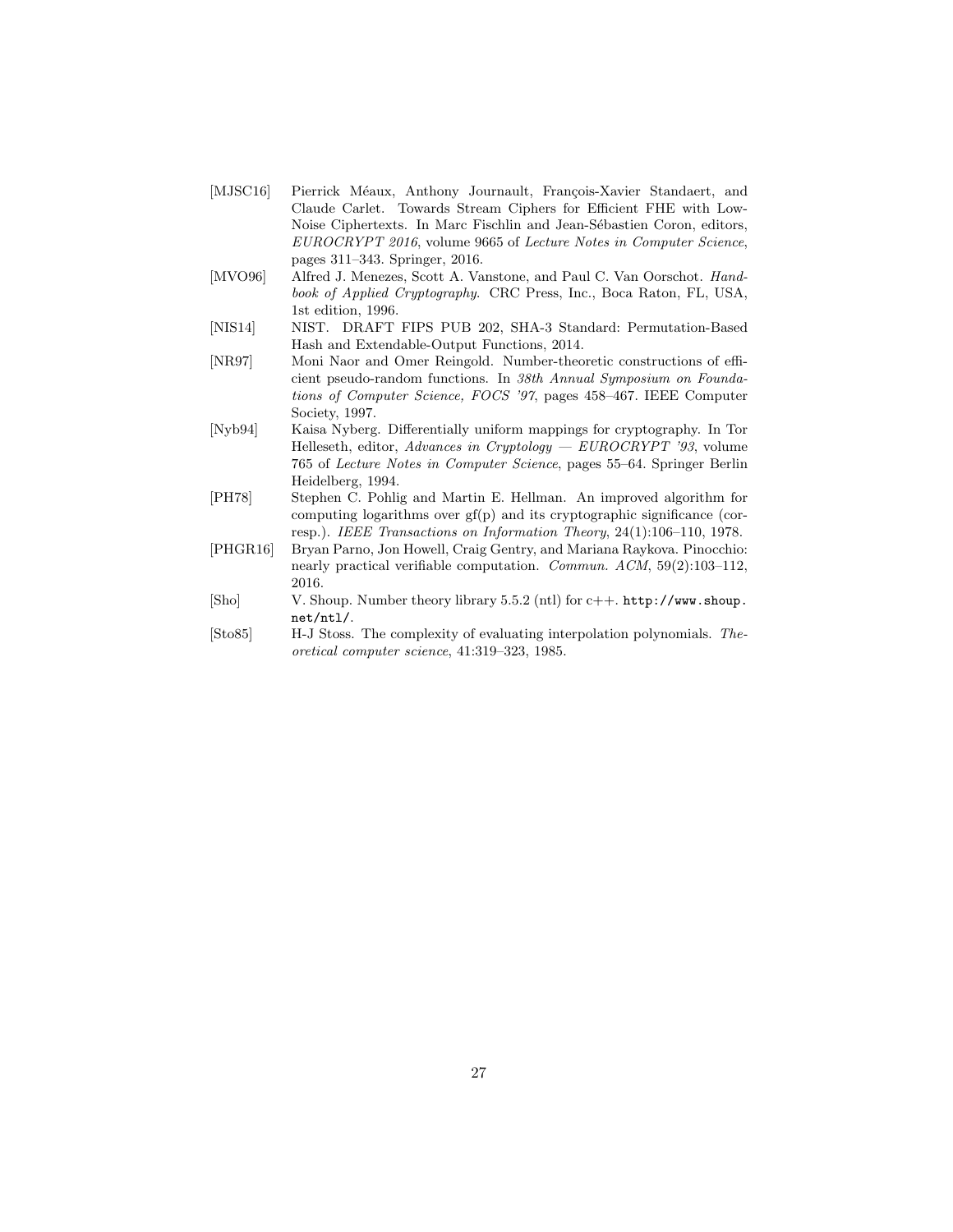## A SNARK prover algorithm

Here we give a brief description of the parameters chosen to implement the prover algorithm for MiMCHash-256 using the MiMC-1025/1025 permutation with a fixed key. We also briefly describe the prover algorithm for MiMC in a SNARK setting. For a more detailed description of the SNARK algorithm we refer the readers to  $[{\rm BSCG^+13}].$ 

## A.1 Complexity of the prover algorithm

Let  $S$  be the system of rank-1 quadratic constraints as described in Definition 2 of the article with the tuples  $(A_i, B_i, C_i) \in \mathbb{F}^{N'+1}$  for  $i \in [N]$ . Fix an arbitrary subset  $\mathcal{X} = \{\alpha_1, \alpha_2, \dots, \alpha_N\}$  of F such that  $\alpha_i = \omega^{i-1}$  for  $i \in [N]$  and  $\omega$  is the N th root of unity. Given an input  $x \in \mathbb{F}^m$  and witness  $w \in \mathbb{F}^{N'}$  such that  $(x, w) \in \mathcal{R}$ . The prover algorithm performs the following steps :

- 1. Choose  $\delta_1, \delta_2, \delta_3$  independently at random from the field F
- 2. Construct the polynomial

$$
Q(z) := \frac{F(z)G(z) - H(z)}{U(z)}
$$

where  $U(z) := z^N - 1$  and  $F, G, H$  are univariate polynomials of degree N defined as

$$
F(z) = F_0(z) + \sum_{i=1}^{N'} w_i F_i(z) + \delta_1 U(z)
$$
  

$$
G(z) = G_0(z) + \sum_{i=1}^{N'} w_i G_i(z) + \delta_2 U(z)
$$
  

$$
H(z) = H_0(z) + \sum_{i=1}^{N'} w_i H_i(z) + \delta_3 U(z)
$$

Here  $F_i, G_i, H_i: \mathcal{X} \to \mathbb{F}$  are the Lagrange basis functions for the corresponding polynomials satisfying the following conditions

$$
F_i(\alpha_j) = A_j(i), G_i(\alpha_j) = B_j(i), H_i(\alpha_j) = C_j(i)
$$

for each  $i \in \{0, 1, \ldots, N'\}$  and  $j \in [N]$ . Note that for any input x and witness w if  $(x, w) \in \mathcal{R}$  then  $U(z)$  divides  $F(z)G(z) - H(z)$ .

3. Output the vector  $(1, \delta_1, \delta_2, \delta_3, w, q)$  such that  $q = (q_0, q_1, \ldots q_N)$  represents the polynomial Q.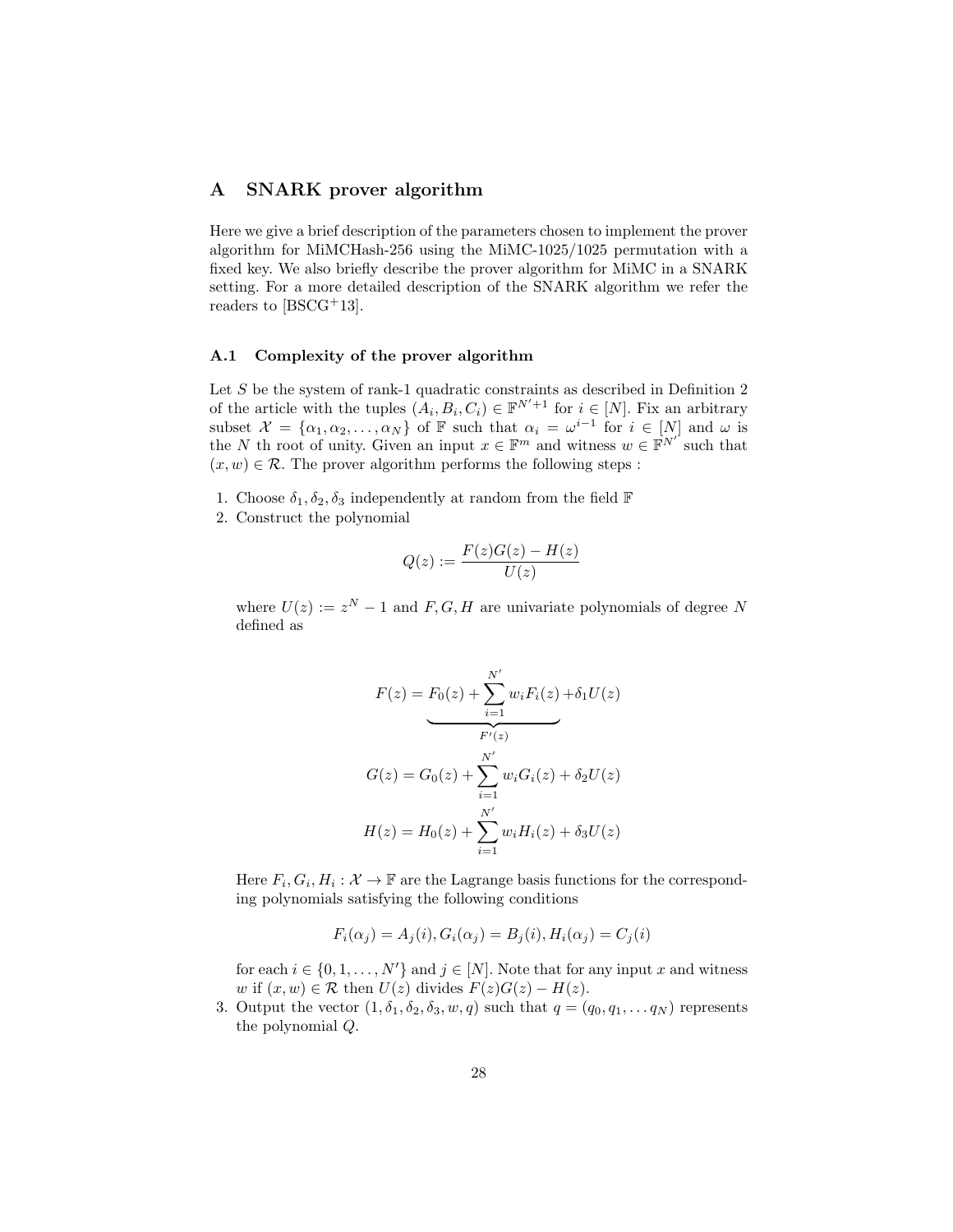Note that each of the polynomials  $F', G', H'$  (hence  $F, G, H$ ) can be computed using an inverse FFT which has a complexity  $O(N \log N)$ . Next a multiplicative coset  $\mathcal{Y} := \gamma \mathcal{X}$  of  $\mathcal{X} = {\alpha_1, \dots \alpha_N}$  is chosen such that  $\gamma \in \mathbb{F} - \mathcal{X}$ . The polynomial  $Q(z)$  is computed in two steps

- $-$  Evaluate  $Q'(z) := \frac{F'(z)G'(z) H'(z)}{H(z)}$  $\frac{U(z)-H'(z)}{U(z)}$  on  $\mathcal Y$  point-by-point using the evaluations of  $F', G', H', U$  on  $\mathcal Y$
- Compute  $Q'(z)$  using inverse FFT and compute  $Q(z) := Q'(z) + \delta_2 F'(z) +$  $\delta_2 G'(z) + \delta_1 \delta_2 U(z) - \delta_3.$

The first step out of the above two takes  $O(N)$  field operations and the inverse FFT has the complexity  $O(N \log N)$ .

## A.2 Parameters for MiMCHash-256

**Over**  $\mathbb{F}_{2^n}$  We describe the parameter choices for  $n = 1025$ . The hash function constructed over this particular field promises the same level of security as SHA-256. For processing a single block we use the MiMC-1025/1025 over  $\mathbb{F}_{2^{1025}}$ . The two constraints in each round of MiMC permutation can be combined to obtain a single rank one quadratic constraint. Hence we get approximately  $1025/\log(3) \approx$ 646 constraints from the permutation together plus an additional constraint for compression function making the total number of constraints 647. Note that each round introduces two variables in the constraints hence the number of witness is 1293 where  $w_1 = x \in \mathbb{F}_{2^{1025}}$  is the input to the hash function and  $w \in (\mathbb{F}_{2^{1025}})^{1293}.$ 

In the prover algorithm the number of constraints N should be such that the principal N-th root exists in  $\mathbb{F}_2$ <sup>1025</sup>. To satisfy this condition we choose  $N = 1801$ (since 1801 divides  $|\mathbb{F}_{2^{1025}}^*|$ ). This is the smallest number which divides the order of the multiplicative group corresponding to the finite field and also greater than 647. We add 1154 dummy constraints of the form  $0.X_i = 0$  to make the total number of constraint 1801. Note that although the complexity of the prover algorithm depends on the number of constraints (or number of multiplications) for a specific algorithm the number of constraints may not be feasible choice for the FFT algorithm. In such case the complexity actually depends on the best possible choice of the multiplicative subgroup of  $\mathbb{F}_{2^n}^*$ .

This is not only applicable to MiMC or MiMCHash but a feature of the SNARK algorithm. In [BSCG+13] a finite field  $\mathbb{F}_p$  is chosen in such way that  $p-1$  is of the form  $2^t \cdot q$ .

**Over**  $\mathbb{F}_p$  When we use MiMC- $p/p$  over  $\mathbb{F}_p$  for some prime p (with 1025 or more bits) to construct the hash function we have the option of choosing  $p$  such that  $p-1 = 2<sup>l</sup> \cdot q$ . However this yields a very large prime number p. For  $\approx 1025$ bit security of the keyed permutation it is enough to have  $1025/\log(3) \approx 646$ rounds. Hence the number of witness will be 1293 in this case for processing a single block. Instead of choosing such large prime we can choose p such that  $p-1$ has a prime factor closed to and greater than 1293.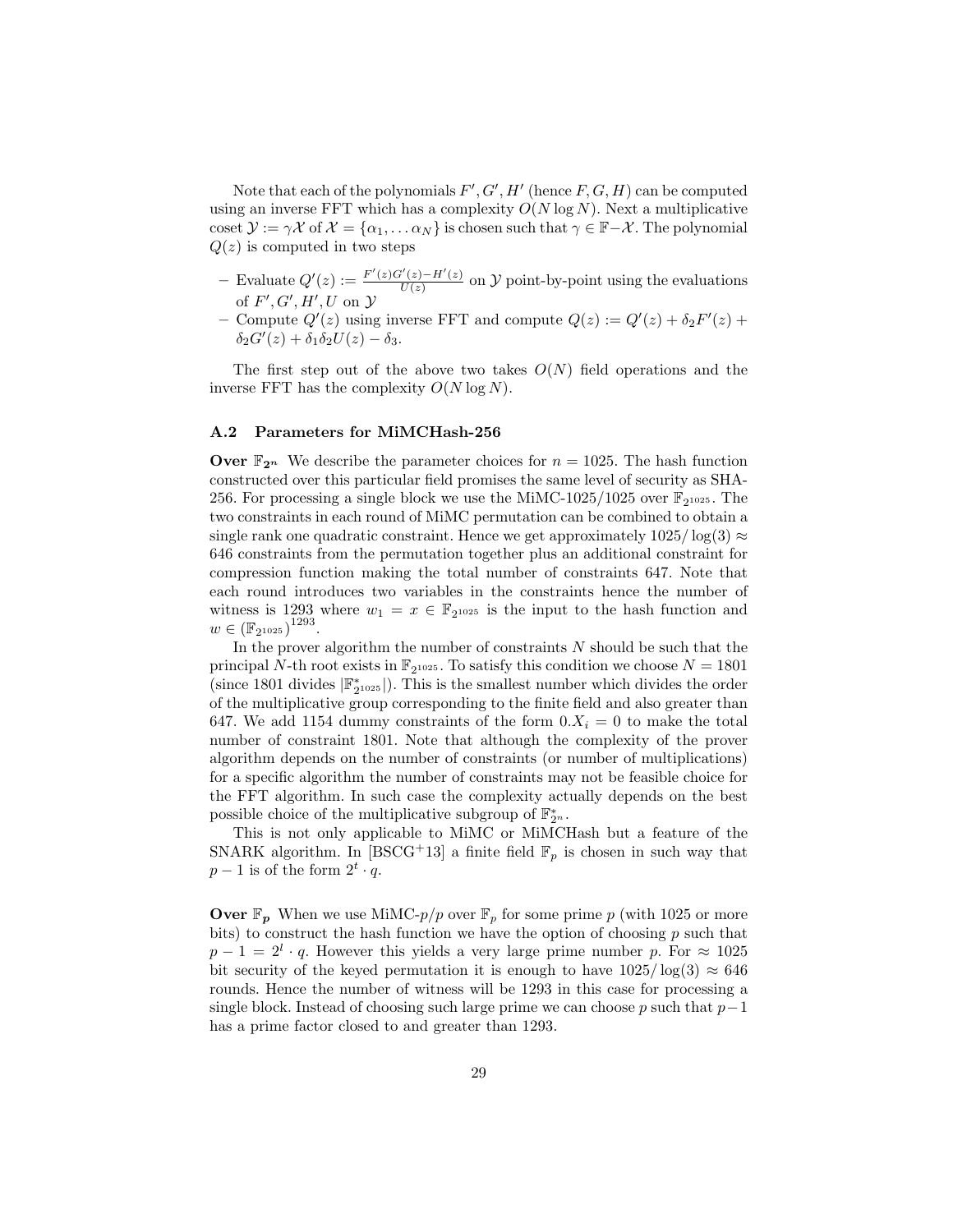# B Additional security analysis for the case of restrictions on the Complexity of the Attack.

For simplicity, in this section we limit our discussion to  $MinC-n/n$ . However, it is straightforward to extend the following results to  $\text{MinC-}2n/n$  (where it is important to consider also the MitM variants of the attacks) or to the variants of MiMC over the prime fields.

In order to recover the number of rounds of  $\text{MMC-}n/n$  (see Sect. 4), we did not consider any restrictions on the memory and/or on the number of pairs of plaintexts/ciphertexts that are available to the attacker. Here we show that if such restrictions hold, then it is possible to decrease the total number of rounds.

Restriction on the number of plaintext/ciphertext pairs available to the attacker. First we study the case in which only  $2^m$  pairs of plaintexts/ciphertexts are available to the attacker, where  $1 \leq m < n$ .

This restriction is not negligible for the case of the interpolation attack. Indeed, if the interpolation polynomial has degree  $3<sup>r</sup>$  after r rounds (that is, if it has  $3^r + 1$  coefficients), then the attacker needs at least  $3^r + 2$  pairs to construct this polynomial (remember that she needs one pair to verify the guessed key). Thus, if  $2^m - 1 < 3^{r-1} + 1$ , the interpolation attack does not work since the attacker can not construct the interpolation polynomial. In other words, if  $2^m$ pairs of plaintexts/ciphertexts are available to the attacker, then the minimum number of rounds  $r$  is equal to:

$$
r = 1 + \left\lfloor \frac{\log_2(2^m - 2)}{\log_2 3} \right\rfloor \simeq 1 + \left\lfloor \frac{m}{\log_2 3} \right\rfloor.
$$

Observe that this problem doesn't arises if the attacker has access to all possible pairs of plaintexts/ciphertexts. Indeed, remember that the maximum degree of the interpolation polynomial is  $2^n - 2$  since  $T^{2^n - 1} \equiv 1$  for all  $T \in \mathbb{F}_{2^n}$ , that is the maximum number of coefficients of the interpolation polynomial is  $2<sup>n</sup> - 1$ . Since the attacker works in  $\mathbb{F}_{2^n}$  and she has access to all the possible pairs, then she can (theoretically) compute the interpolation polynomial.

Instead, note that the restriction on the number of texts available to the attacker has no influence on the GCD attacks, since two pairs are always sufficient to implement the attack. In this case, the cost of the attack remains  $r^2 \cdot 3^r$  and we target a cost of  $2^n$  so that  $r^2 \cdot 3^r \simeq 2^n$ , that is

$$
r + 2\log_3(r) \simeq n \log_3(2).
$$

Thus, we're interested to find a good approximation to the previous equivalence. Note that when the attacker has access to all the possible pairs of texts, then the interpolation attack is more efficient than the GCD attacks (see Sect. 4), thus we are not interested to study the GCD attack in detail (indeed, in this case if MiMC is secure against the interpolation attack then it is automatically secure against the GCD attack). Instead, when the attacker has access to a limit number of pairs, then we don't have any argumentation to do this claim a priori.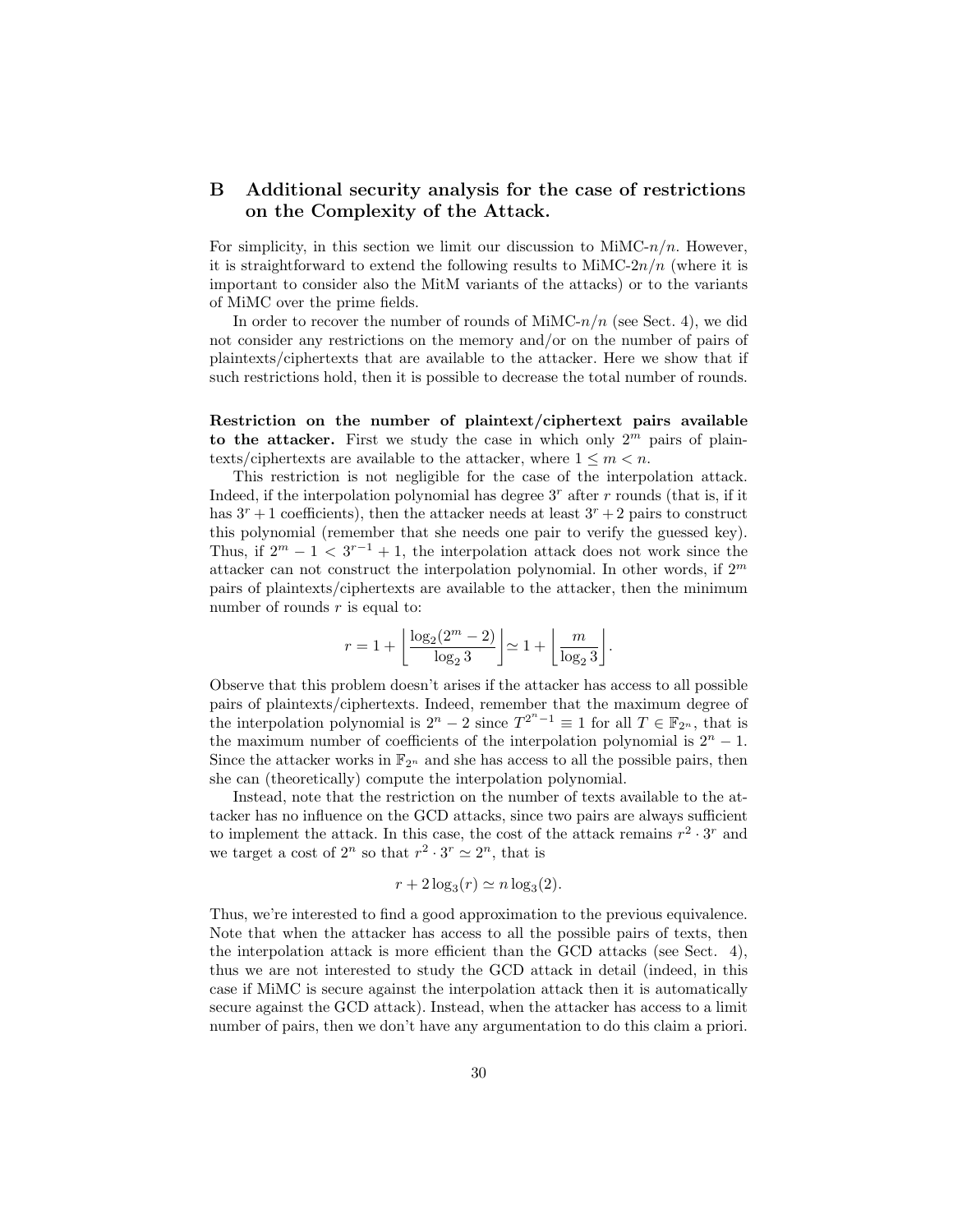In order to find an approximated solution of the above equation, the idea is to use the mathematical methods provided by the Perturbation Theory. That is, the idea is to look for r of the form  $r = n \log_3(2) - \varepsilon$ , where  $\varepsilon \ll n \log_3(2)$ . By simple computation<sup>7</sup>, it is simple to obtain:

$$
r \simeq \left\lceil n \log_3(2) - 2 \log_3\left(n \log_3 2\right) \right\rceil.
$$

In conclusion, if only  $2^m$  pairs are available (with  $m < n$ ), then r is given by:

$$
r = \max\left\{1 + \left\lfloor \frac{m}{\log_2 3} \right\rfloor, \left\lceil n \log_3(2) - 2 \log_3(n \log_3 2) \right\rceil \right\}.
$$

For the particular case in which  $n = 129$ , if  $m \le 115$  then  $r = 74$ , while  $r = 1 + \lceil m \cdot \log_3 2 \rceil$  if  $m > 115$ .

Finally, we note that if an attacker has access to a limit number of texts, then the minimum number of rounds to protect MiMC against algebraic attacks is deduced using both the GCD attack and the interpolation attack. If instead sufficiently many pairs of plaintexts/ciphertexts are available to an attacker then the interpolation attack is sufficient to deduce the minimum number of rounds.

Restriction on the memory available to the attacker. Secondly, we consider the case in which there is a restriction on the memory available to the attacker. Note that this restriction affects the interpolation attack and the GCD attack in the same way. Indeed, the problem arises if the attacker is not able to store all the coefficients of the interpolation polynomial (and similar for the GCD attack). For example, in the case of MiMC-129/129 where the number of rounds is 82, the attacker needs  $(3^{82} + 1) \cdot 129$  bits  $\simeq 2^{134}$  bytes to store all the coefficients of the interpolation polynomial.

Thus, suppose that the attacker can store only  $2^m$  coefficients, where  $2^m \leq$  $2^n$ . In MiMC- $n/n$ , each coefficient requires of  $n/4$  bytes to be stored. Thus, this is equivalent to suppose that only  $n \cdot 2^{m-2}$  bytes are available to the attacker. Then, since the number of coefficients of the interpolation polynomial (similar for the GCD attack) depends on the number of rounds, we have the restriction that  $2^m \leq 3^r + 1$ , that is, the number of rounds r is given by:

$$
r \simeq \left\lceil \log_3(2^m - 1) \right\rceil.
$$

For example, in the case of MiMC-129/129, suppose that only  $2^{64}$  bytes (that is, approximately 84 exabytes or 84 million of terabytes) are available to the attacker. Then, 38 rounds are sufficient to protect MiMC-129/129 against the interpolation, the GCD and the other attacks. Time-memory trade-offs might well be possible, and we leave this as a topic for future research.

<sup>&</sup>lt;sup>7</sup> We use the approximation  $\log_3\left[\log_3(2^n - \varepsilon)\right] \approx \log_3\left[\log_3(2^n)\right]$ .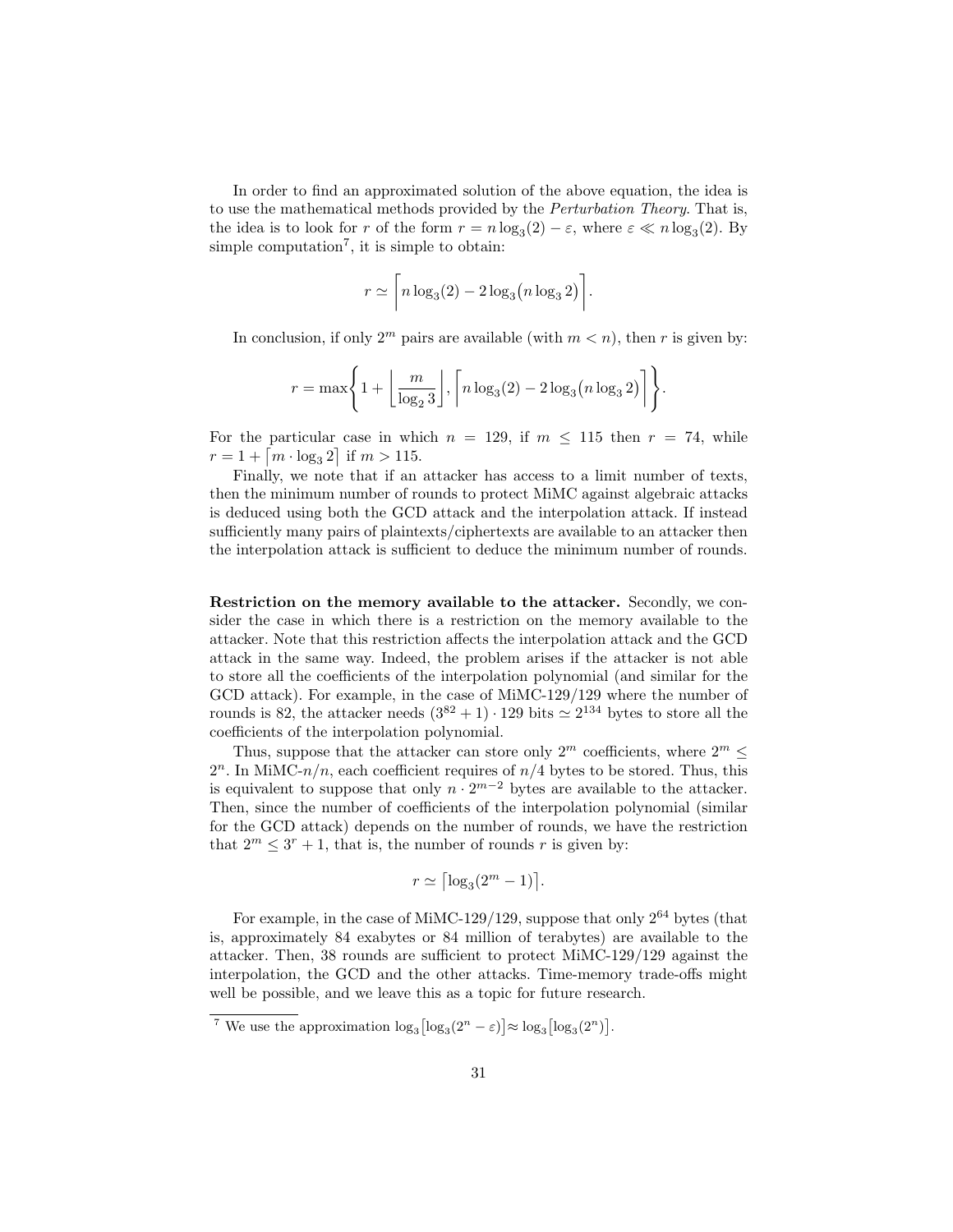# C More experiments with SNARK implementations of MiMC

In order to find out how the performance of the implementation changes with different-sized multipliers we performed a number of experiments which we detail here. The result is that the runtime grows very slowly, i.e. when moving from a 100-bit multiplication to a 800-bit multiplication the runtime less than doubles.

We experimented with different block sizes of the MiMC permutation in the SNARK setting, and always adjusted the required number of rounds accordingly. The time taken by the SNARK implementation for processing one block input for different block sizes (and hence round numbers) is shown in Figure 2.



Fig. 2: Time vs. Blocksize for a SNARK implementation of MiMC

The increment of time with the block size (and hence round numbers) for SNARK implementation of MiMC appears to be almost linear. We also experimented by fixing the number of rounds of MiMC for different block sizes to a constant value, and observed the time taken to process a single block by the SNARK implementation. The result of this experiment is given in Figure 3 and shows that there is only a very slow increase in the runtime with increased block size (and hence size of the multiplier). The implementations in  $C++$  can be found on https://github.com/byt3bit/mimc\_snark.git.

Remark 2. For LowMC, in the constraint generation routine we only store the proper rank-1 constraints which are produced from the multiplications, as de